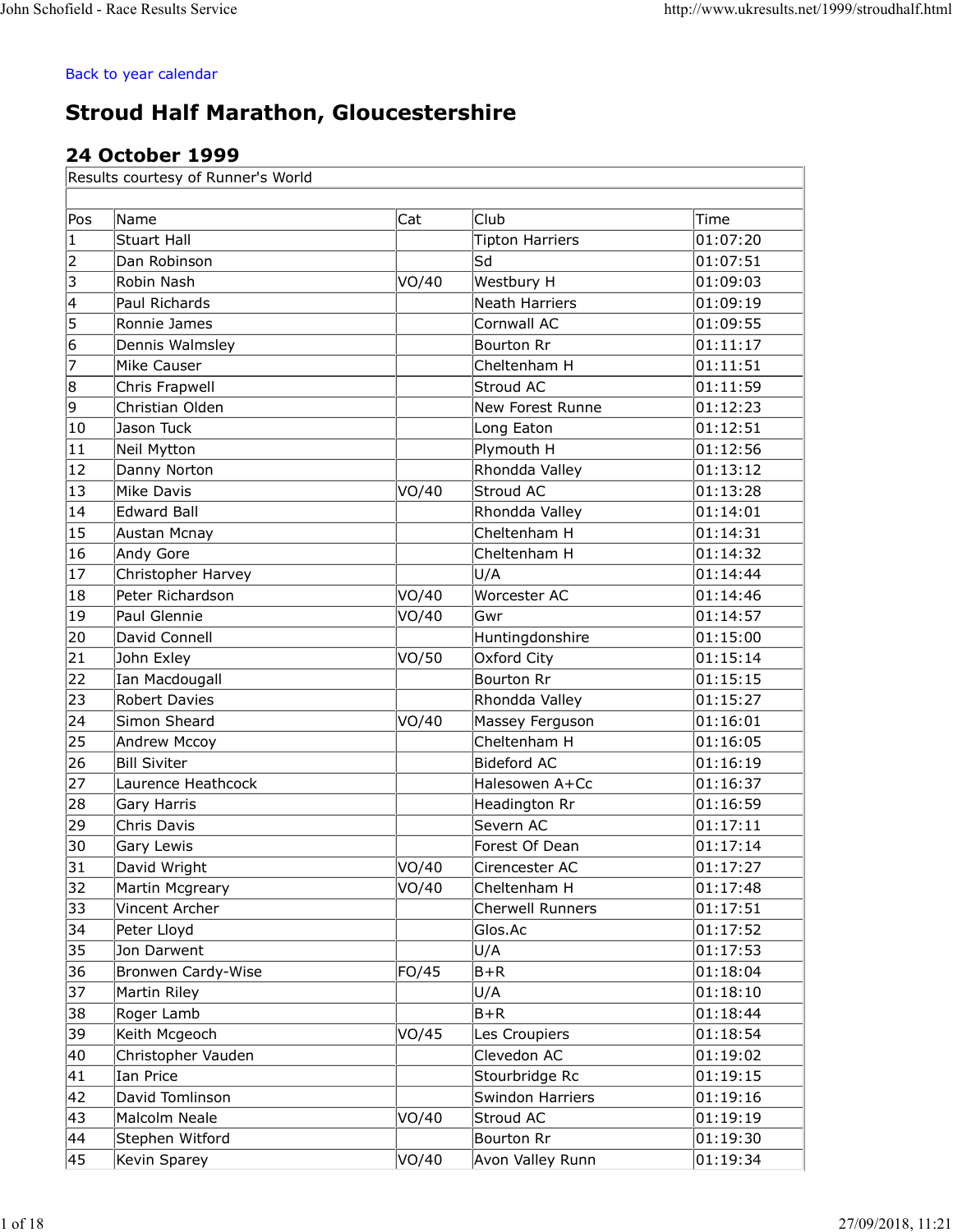|          | John Schofield - Race Results Service |                |                                   | http://www.ukresults.net/1999/stroudhalf.html |
|----------|---------------------------------------|----------------|-----------------------------------|-----------------------------------------------|
|          |                                       |                |                                   |                                               |
| 46       | Cliff Buxton                          |                | Forest Of Dean                    | 01:19:43                                      |
| 47       | Jude Craft                            | Е              | Headington Rr                     | 01:19:44                                      |
| 48       | Thomas Yates                          |                | U/A                               | 01:19:49                                      |
| 49<br>50 | Andy Lane<br>Mike Hill                | VO/40<br>VO/45 | <b>Bideford AC</b><br>Stroud AC   | 01:20:07<br> 01:20:11                         |
| 51       | Dave Gunstone                         | VO/40          | City Of Bath                      | 01:20:18                                      |
| 52       | Lee Christmas                         | VO/40          | U/A                               | 01:20:31                                      |
| 53       | Steve Mead                            |                | Oxford City                       | 01:20:42                                      |
| 54<br>55 | Graham Chapman<br>Martin Gribble      | VO/40<br>VO/45 | Headington Rr<br>Severn AC        | 01:20:52<br> 01:21:00                         |
| 56       | Emerson Combstock                     |                | Coventry Godiva                   | 01:21:00                                      |
| 57       | Liz Meares                            | ΙF             | Stroud AC                         | 01:21:12                                      |
| 58       | Robert Dickinson                      | VO/40          | Forest Of Dean                    | 01:21:17                                      |
| 59<br>60 | Steve Humphries<br>Clive Baker        |                | Bourton Rr<br>Tewkesbury AC       | 01:21:19<br> 01:21:21                         |
| 61       | Anthony Homer                         |                | Stourbridge Rc                    | 01:21:25                                      |
| 62       | Martin Inch-Connor                    | VO/45          | City Of Bath                      | 01:21:30                                      |
| 63       | Charles Wykoff                        |                | Headington Rr                     | 01:21:40                                      |
| 64<br>65 | Gerry Fice                            | VO/45          | Avon Valley Runn<br>Centurion Rc  | 01:21:40                                      |
| 66       | Tony Haden<br>Angela Allen            |                | Plymouth H                        | 01:21:48<br>01:21:49                          |
| 67       | James Richardson                      |                | Bristol AC                        | 01:21:51                                      |
| 68       | Andrew Thorpe                         |                | Headington Rr                     | 01:21:53                                      |
| 69       | Kevin Jackson                         |                | Dursley AC                        | 01:21:54                                      |
| 70<br>71 | Harry Clayton<br>Duncan Pearson       | VO/60          | <b>Bristol AC</b><br>U/A          | 01:22:04<br> 01:22:11                         |
| 72       | John Raper                            | VO/45          | Bourton Rr                        | 01:22:12                                      |
| 73       | David Mcdonald                        | VO/50          | Chippenham H                      | 01:22:16                                      |
| 74       | Peter Hart                            | VO/40          | Taunton AC                        | 01:22:28                                      |
| 75<br>76 | David Robson<br>Peter Stein           | VO/45          | Headington Rr<br>Stroud AC        | 01:22:29<br>01:22:37                          |
| 77       | Jane Laws                             | FO/40          | Muswell Hill Run                  | 01:22:39                                      |
| 78       | Benjamin Tromans                      | VO/45          | Halesowen A+Cc                    | 01:22:47                                      |
| 79       | Mike Webb                             |                | U/A                               | 01:22:51                                      |
| 80<br>81 | Steve Buckland<br>Alistair Bartlett   |                | Headington Rr<br>Avon Valley Runn | 01:23:00 <br> 01:23:05                        |
| 82       | Mark Palmer                           |                | Severn AC                         | 01:23:08                                      |
| 83       | Ken Buckle                            | VO/55          | Cheltenham H                      | 01:23:09                                      |
| 84       | Andrew Johnson                        |                | <b>Exeter Harriers</b>            | 01:23:13                                      |
| 85<br>86 | Stephen Harding<br>Edward Collier     | VO/40<br>VO/40 | City Of Bath<br>Gwr               | 01:23:16<br> 01:23:16                         |
| 87       | Andy Jones                            |                | Stroud AC                         | 01:23:20                                      |
| 88       | Dean Thornton                         |                | Westbury H                        | 01:23:21                                      |
| 89       | Ian Summers                           |                | Glos.Ac                           | 01:23:30                                      |
| 90       | Alud Smith                            | VO/40          | Rhondda Valley                    | 01:23:33                                      |
| 91<br>92 | Ben Kent-Payne<br>Adrian Higgs        | VO/50<br>VO/40 | City Of Bath<br>Cheltenham H      | $\sqrt{01:23:39}$<br>01:23:49                 |
| 93       | Martin Purse                          | VO/45          | Stroud AC                         | 01:24:00                                      |
| 94       | Martin Humphreys                      |                | Stroud AC                         | 01:24:07                                      |
| 95       | David Whitfield                       |                | U/A                               | 01:24:14                                      |
| 96<br>97 | Malcolm Thorne<br>Aileen Brown        | VO/40          | Plymouth H<br>Gwr                 | 01:24:18<br> 01:24:21                         |
| 98       | Rod Mills                             |                |                                   |                                               |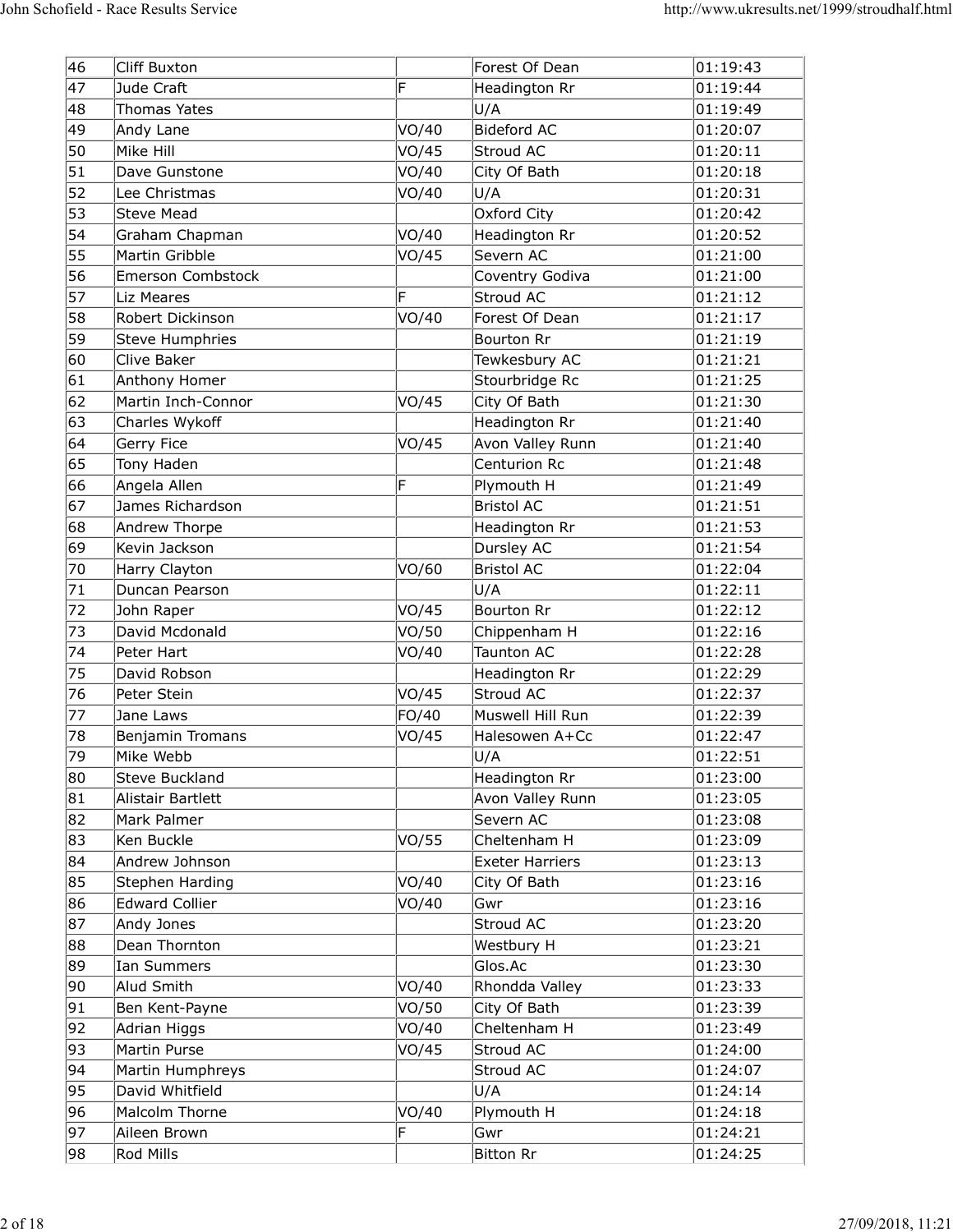| 99                   | <b>Bob Porter</b>                 | VO/45 | Gwr                                | 01:24:32              |
|----------------------|-----------------------------------|-------|------------------------------------|-----------------------|
| 100<br> 101          | Zina Marchant<br>Hugh Burchard    | FO/45 | City Of Bath<br>City Of Bath       | 01:24:36<br>01:24:38  |
| 102                  | Richard Williams                  | VO/55 | Cheltenham H                       | 01:24:47              |
| 103                  | Tony Riggey                       |       | U/A                                | 01:25:03              |
| 104                  | Paul Davies                       |       | U/A                                | 01:25:05              |
| 105<br>106           | Tony Spedding<br>Mick Gavin       | VO/40 | Bourton Rr<br>U/A                  | 01:25:18<br> 01:25:21 |
| 107                  | Adrian Dann                       | VO/40 | U/A                                | 01:25:22              |
| 108                  | David Symes                       |       | Cheltenham H                       | 01:25:23              |
| 109                  | Dave Schubert                     | VO/40 | <b>Tetbury Royals</b>              | 01:25:25              |
| 110                  | James Beales                      |       | City Of Bath                       | 01:25:26              |
| $ 111\rangle$<br>112 | Adrian Lavery<br>Russell Thomas   |       | Tewkesbury AC<br>Charnwood AC      | 01:25:30<br> 01:25:35 |
| $ 113\rangle$        | John Barnsley                     |       | U/A                                | 01:25:47              |
| 114                  | Brett Flook                       |       | Frome AC                           | 01:25:57              |
| 115                  | Andrew Spencer                    |       | Griffithstown Ha                   | 01:26:17              |
| 116<br> 117          | Dave Mcnamee<br>Andrew Wilkins    | VO/45 | Cheltenham H<br>U/A                | 01:26:20<br>01:26:26  |
| 118                  | Nigel Cox                         | VO/40 | <b>Bitton Rr</b>                   | 01:26:26              |
| $ 119\rangle$        | Timothy Collings                  |       | Cirencester AC                     | 01:26:27              |
| 120                  | Martin Bishop                     |       | Rhondda Valley                     | 01:26:27              |
| 121                  | Humphrey Phillips                 | VO/45 | Glos.Ac                            | 01:26:31              |
| 122<br>123           | Andrew Brown<br>Ryan Milne        | VO/40 | Severn AC<br>U/A                   | 01:26:32<br> 01:26:35 |
| 124                  | Malcolm Bird                      |       | Glos.Ac                            | 01:26:36              |
| 125                  | Jonathon Bateman                  | VO/50 | Road Runners                       | 01:26:42              |
| 126                  | Steve Corbett                     | VO/50 | <b>Bitton Rr</b>                   | 01:26:44              |
| 127<br>128           | Andre Shepherd<br>Richard Bromley | VO/50 | Merry Hill Strid<br>Dursley AC     | 01:26:46<br> 01:26:51 |
| 129                  | Michael Andrews                   | VO/45 | Clevedon AC                        | 01:26:53              |
| 130                  | Stuart Henson                     |       | U/A                                | 01:26:58              |
| 131                  | Stephen Palerey                   |       | Taunton AC                         | 01:26:58              |
| 132                  | Philip Underwood                  |       | Tri Teamsd                         | 01:27:00              |
| 133<br>134           | Tom Stevens<br>Kevin Taylor       | VO/40 | Cirencester AC<br>Cambridge Univ.P | 01:27:01<br>01:27:02  |
| 135                  | Alan Harvey                       |       | Barnet + Distric                   | 01:27:03              |
| 136                  | Gary Boon                         |       | U/A                                | 01:27:06              |
| 137                  | Patricia Matheson                 | FO/45 | Stourbridge Rc                     | 01:27:09              |
| 138                  | Steve Bollen                      | VO/45 | Chippenham H                       | 01:27:13              |
| 139<br>140           | Fraser Howard<br>Philip Waters    |       | Headington Rr<br>Cherwell Runners  | 01:27:14<br> 01:27:15 |
| 141                  | Mark Boswell                      |       | Cherwell Runners                   | 01:27:19              |
| 142                  | Gordon Allison                    |       | Cheltenham H                       | 01:27:20              |
| 143                  | Christopher Lane                  |       | Chorley Harriers                   | 01:27:23              |
| $ 144\rangle$        | Michael Jillians                  | VO/50 | City Of Bath                       | 01:27:27              |
| 145                  | Mike Hughes                       |       | U/A                                | 01:27:29              |
| 146<br>$ 147\rangle$ | Andrew Ebbage<br>Noel Wonfor      | VO/45 | Amazing Feet<br>Worcester AC       | 01:27:33<br>01:27:36  |
| 148                  | Christopher Albury                |       | U/A                                | 01:27:39              |
| 149                  | <b>Bob Ferris</b>                 | VO/45 | Cirencester AC                     | 01:27:43              |
| 150                  | Barry Meir                        | VO/45 | Halesowen A+Cc                     | 01:27:43              |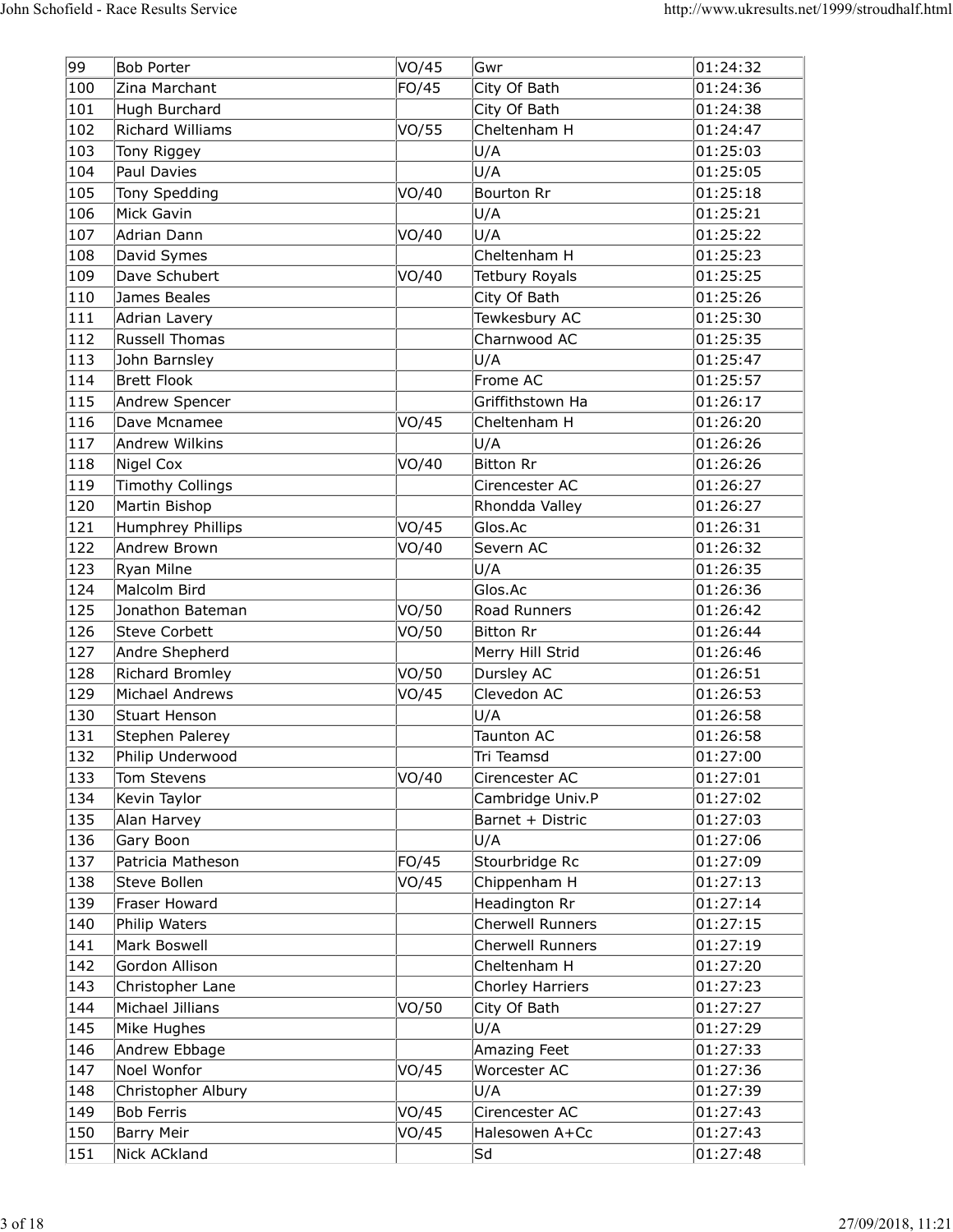|                      | John Schofield - Race Results Service |                |                                      | http://www.ukresults.net/1999/stroudhalf.html |
|----------------------|---------------------------------------|----------------|--------------------------------------|-----------------------------------------------|
|                      |                                       |                |                                      |                                               |
|                      |                                       |                |                                      |                                               |
| 152                  | Lee Rankin                            |                | Sd                                   | 01:27:50                                      |
| 153                  | Neville Simpson                       | VO/45          | Tewkesbury AC                        | 01:27:59                                      |
| 154<br>$ 155\rangle$ | Wayne Slater<br>Alan Jenkins          | VO/40          | Amazing Feet<br><b>Telford AC</b>    | 01:28:08<br> 01:28:09                         |
| 156                  | Duncan Attwell                        |                | U/A                                  | 01:28:09                                      |
| 157                  | Derek Lightstone                      | VO/50          | Severn AC                            | 01:28:13                                      |
| 158                  | John Higgins                          |                | U/A                                  | 01:28:24                                      |
| 159<br>160           | Jason Derrick<br>Mike Wallis          | VO/45          | U/A<br>Glos.Ac                       | 01:28:25<br>01:28:27                          |
| 161                  | Peter Jones                           | VO/45          | Glos.Ac                              | 01:28:28                                      |
| 162                  | Brian Dolman                          | VO/55          | <b>Telford AC</b>                    | 01:28:34                                      |
| 163                  | Michael Davies                        | VO/45          | Headington Rr                        | 01:28:40                                      |
| 164                  | Jeff Gillett                          | VO/40<br>VO/45 | U/A<br>$B+R$                         | 01:28:49<br> 01:28:53                         |
| 165<br>166           | Stephen James<br>Camilla Mottram      |                | Glos.Ac                              | 01:29:02                                      |
| 167                  | Steve Fors                            |                | Park Furnishers                      | 01:29:03                                      |
| 168                  | Mohammed Manir                        |                | U/A                                  | 01:29:03                                      |
| 169                  | Rob Herbert                           |                | $\overline{\mathsf{Sd}}$             | 01:29:05                                      |
| 170                  | Alison Coldrick                       | FO/40          | Bourton Rr                           | 01:29:10                                      |
| 171<br>172           | Trevor Twinem<br>Roger Beacham        | VO/40<br>VO/55 | <b>Bitton Rr</b><br>$B+R$            | 01:29:27<br>01:29:28                          |
| 173                  | Sian Monahan                          | FV             | Gwr                                  | 01:29:29                                      |
| 174                  | Yvonne Cox                            | FV             | <b>Bitton Rr</b>                     | 01:29:33                                      |
| 175                  | Colin Payton                          | VO/45          | City Of Bath                         | 01:29:35                                      |
| 176<br>177           | Malcolm Watkins<br>David Brazener     | VO/50          | <b>Total Fitness</b><br>Cheltenham H | 01:29:36<br>01:29:38                          |
| 178                  | Max Knowles                           | VO/50          | U/A                                  | 01:29:39                                      |
| 179                  | Patrick Hurley                        | VO/45          | U/A                                  | 01:29:40                                      |
| 180                  | Joyce Barrus                          | FO/45          | Cheltenham H                         | 01:29:42                                      |
| 181                  | Liz Gould                             |                | Kidderminster Rc                     | 01:29:43                                      |
| 182<br>183           | William Bushell<br>Michael Morris     | VO/40<br>VO/50 | U/A<br>Tewkesbury AC                 | 01:29:47<br> 01:29:55                         |
| 184                  | Patrick Slavin                        | VO/55          | U/A                                  | 01:29:56                                      |
| 185                  | Timothy Ewart-James                   |                | Sd                                   | 01:29:58                                      |
| 186                  | Jo Webb                               | FV             | <b>Bitton Rr</b>                     | 01:29:59                                      |
| 187                  | David Vale                            | VO/45          | Kidderminster Rc                     | 01:30:01                                      |
| 188<br>189           | Dave Gresswell<br>David Adams         |                | U/A<br>U/A                           | 01:30:10<br> 01:30:10                         |
| 190                  | John Grainger                         | VO/40          | Merry Hill Strid                     | 01:30:16                                      |
| 191                  | Tim Stait                             |                | U/A                                  | 01:30:18                                      |
| 192                  | Mick Monaghan                         | VO/50          | Worcester AC                         | 01:30:19                                      |
| 193                  | Darren Alexander                      |                | U/A                                  | 01:30:21                                      |
| 194<br>195           | Colin Mattinson<br>John Aylmer        | VO/50          | Tri Team Glos<br>Massey Ferguson     | 01:30:23<br> 01:30:24                         |
| 196                  | Stephen Jones                         | VO/45          | Thornbury Rc                         | 01:30:25                                      |
| 197                  | Martin Smith                          |                | U/A                                  | $\sqrt{01:30:26}$                             |
| 198                  | Chris Lea                             |                | Wye Valley Runne                     | 01:30:34                                      |
| 199                  | Stephen Gammon                        | VO/40          | <b>Bristol AC</b>                    | 01:30:36                                      |
| 200<br>201           | Kevin May<br>Simon Frampton           | VO/50          | U/A<br>Gwr                           | 01:30:38<br>01:30:39                          |
| 202                  | Ange Sadler                           | VO/40          | U/A                                  | 01:30:43                                      |
| 203                  | Tony Walsh                            |                | Bitton Rr                            | 01:30:43                                      |
| 204                  | Christopher Peskett                   |                |                                      |                                               |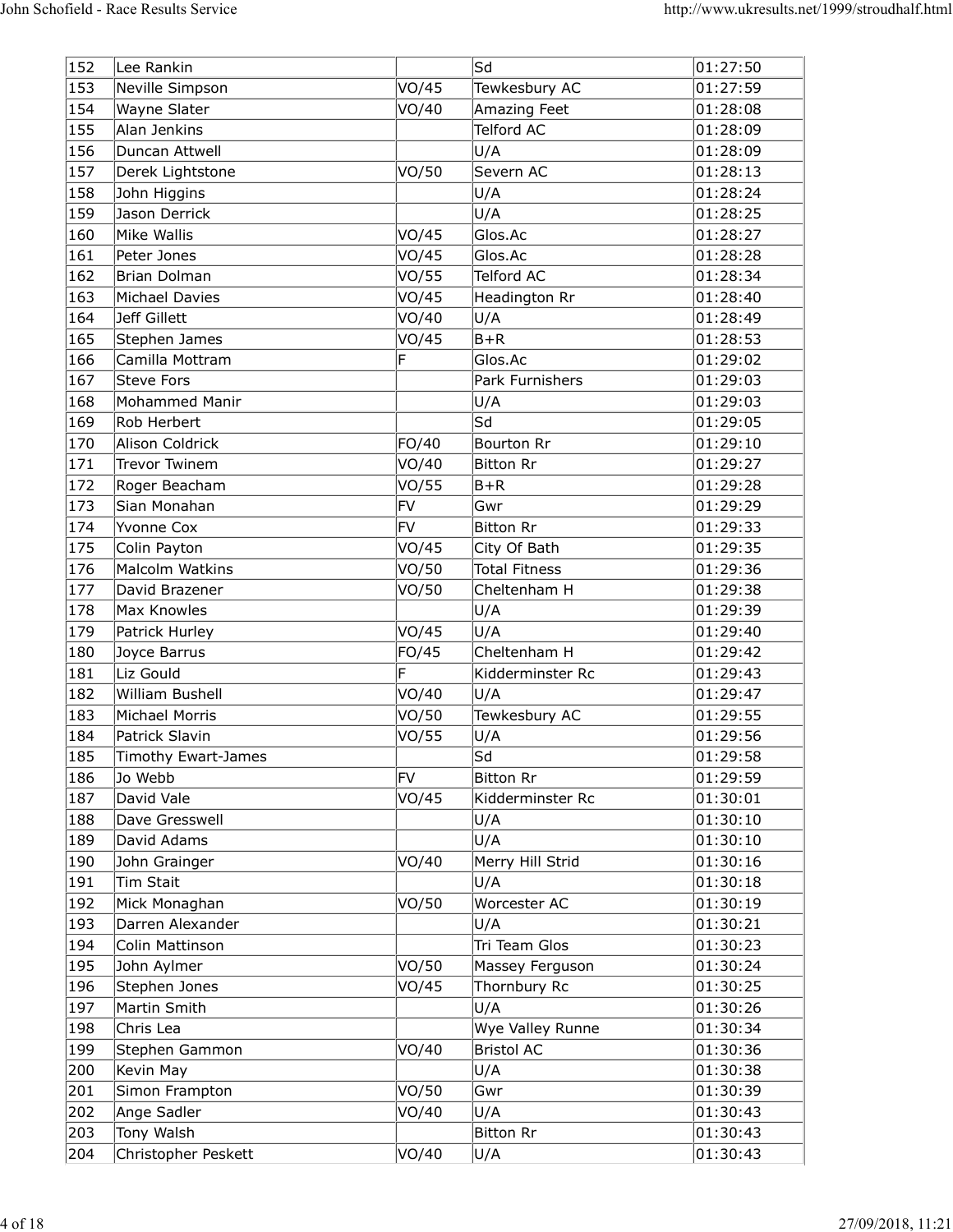|              | John Schofield - Race Results Service |                |                                  | http://www.ukresults.net/1999/stroudhalf.html |
|--------------|---------------------------------------|----------------|----------------------------------|-----------------------------------------------|
|              |                                       |                |                                  |                                               |
| 205          | Roland Hobbs                          | VO/50          | Dursley AC                       | 01:30:44                                      |
| 206          | Charles Tatham                        |                | West 4                           | 01:30:45                                      |
| 207<br>208   | Alison Cockcroft<br>Andrew Carter     | F              | Stroud AC<br>Sd                  | 01:30:50 <br> 01:30:55                        |
| 209          | Richard Menzies                       | VO/50          | Worcester AC                     | 01:30:58                                      |
| 210          | Christopher Giles                     |                | U/A                              | 01:30:59                                      |
| 211          | Paul Willis                           | VO/45          | U/A                              | 01:31:08                                      |
| 212<br>213   | Stephen Niblett<br>Mike Leci          | VO/45          | Wye Valley Runne<br>$B+R$        | 01:31:09<br> 01:31:15                         |
| 214          | Duncan Thomas                         | VO/40          | U/A                              | 01:31:18                                      |
| 215          | Kim Richardson                        | VO/40          | Sd-Unrunner                      | 01:31:20                                      |
| 216          | Paul Stuart                           |                | U/A                              | 01:31:23                                      |
| 217<br>218   | Clive Attwood<br>Simeon Foreman       | VO/40          | Westbury H<br>U/A                | 01:31:23<br> 01:31:24                         |
| 219          | Mike Morgan                           | VO/60          | <b>Bristol AC</b>                | 01:31:26                                      |
| 220          | Lee Whitehouse                        |                | Merry Hill Strid                 | 01:31:30                                      |
| 221          | Alison Macdonald                      |                | Gwr                              | 01:31:31                                      |
| 222          | Ray Williams                          | VO/40          | Sd                               | 01:31:32                                      |
| 223<br>224   | James Byrne<br>Robert Andrews         | VO/50          | U/A<br>Birmingham Rowhe          | 01:31:37<br>01:31:40                          |
| 225          | Christopher Berry                     |                | Droitwich AC                     | 01:31:43                                      |
| 226          | Jeremy Parsons                        | VO/50          | <b>Bath Amphibians</b>           | 01:31:47                                      |
| 227          | Matthew Rothwell                      |                | U/A                              | 01:31:58                                      |
| 228<br>229   | Duncan Nottingham                     | VO/40          | Triteam Glos<br>Sd.              | 01:32:01<br>01:32:06                          |
| 230          | Carwyn Davies<br>Paul Reeves          |                | Sutton Dial                      | 01:32:07                                      |
| 231          | Richard Harding                       |                | Cheltenham H                     | 01:32:08                                      |
| 232          | Andrew Baker                          |                | Rhondda Valley                   | 01:32:09                                      |
| 233          | Mark Taylor                           |                | U/A<br>Stroud AC                 | 01:32:11                                      |
| 234<br>235   | Jeff Waters<br>Sue Bourne             | FO/45          | U/A                              | 01:32:14<br> 01:32:19                         |
| 236          | Martyn Parry                          | VO/40          | Dursley AC                       | 01:32:24                                      |
| 237          | George Robinson                       |                | Sd.                              | 01:32:25                                      |
| 238          | Leslie Unsworth                       | VO/40          | Avon Valley Runn                 | 01:32:29                                      |
| 239          | Trevor Leigh                          | VO/45<br>VO/45 | Stourbridge Rc                   | 01:32:30                                      |
| 240<br>241   | Peter Rudd<br>Mike Longstaff          | VO/45          | Forest Of Dean<br>Forest Of Dean | 01:32:31<br> 01:32:35                         |
| 242          | Dave Cockcroft                        |                | Stroud AC                        | 01:32:36                                      |
| 243          | Andy Edwards                          | VO/40          | U/A                              | 01:32:41                                      |
| 244          | Ian Fletcher                          |                | Army                             | 01:32:41                                      |
| 245<br>246   | Mick Kelly<br>Steve Foster            | VO/45          | Army<br>Park Furnishers          | 01:32:42<br> 01:32:43                         |
| 247          | Colin Dunn                            |                | <b>Bitton Rr</b>                 | 01:32:45                                      |
| 248          | <b>Bill Tucker</b>                    | VO/45          | $B+R$                            | 01:32:45                                      |
| 249          | Tom Pettit                            |                | U/A                              | $ 01:33:02\rangle$                            |
| $\sqrt{250}$ | Martin Bennett                        | VO/45          | Gwr                              | 01:33:07                                      |
| 251<br>252   | Tony Land<br>Charles Early            | VO/60<br>VO/40 | Chippenham H<br>Sd.              | 01:33:11<br> 01:33:19                         |
| 253          | Christopher Lucas                     | VO/40          | Almost Athletes                  | 01:33:28                                      |
| 254          | Richard Phillips                      | VO/60          | Cheltenham H                     | 01:33:31                                      |
| 255          | Thomas Woodman                        |                | <b>Exeter Harriers</b>           | 01:33:34                                      |
| 256          | David Pouncey                         | VO/40          | Sd                               | 01:33:34                                      |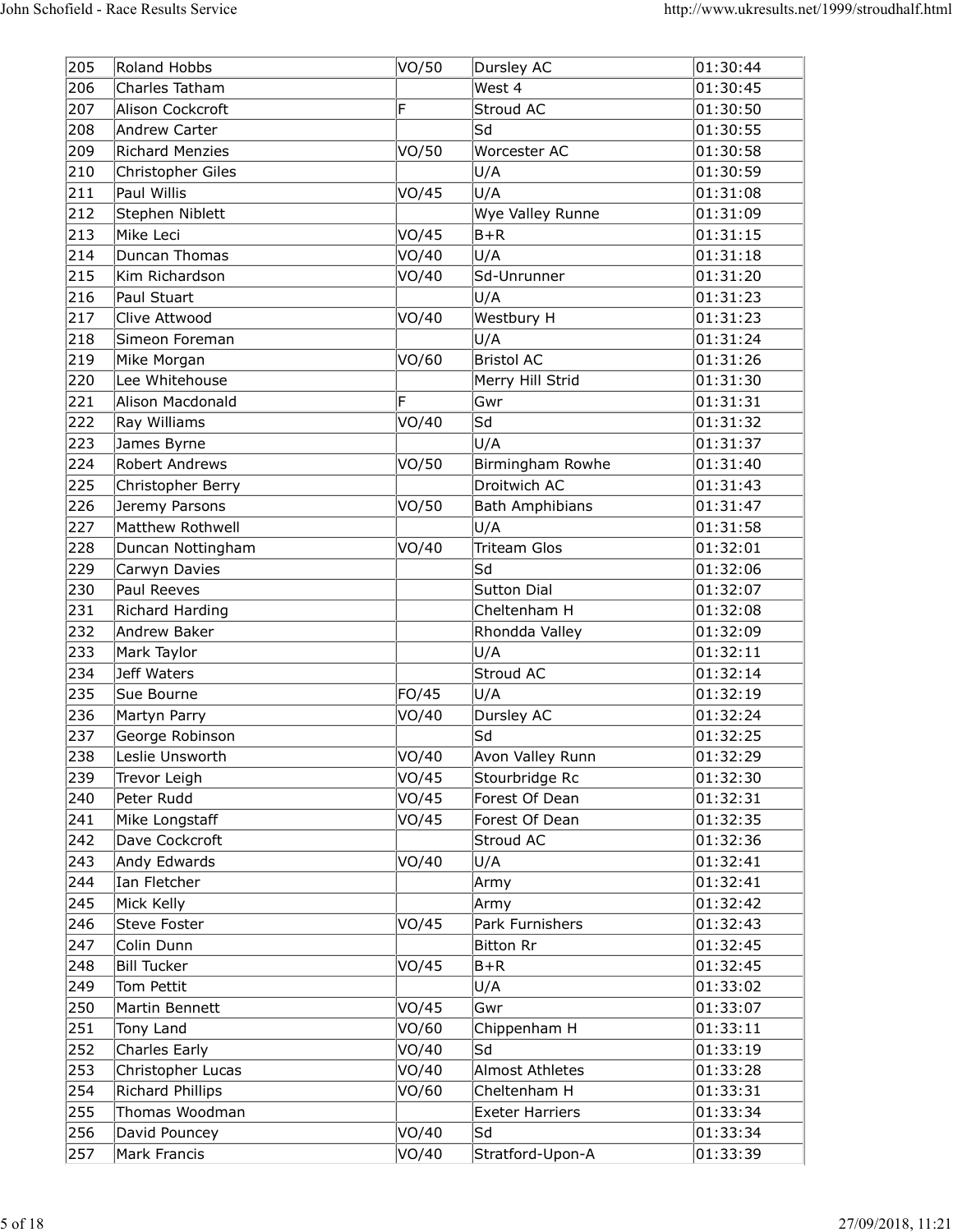| 258        | Mark Watts                          |                | Worcester AC                                       | 01:33:40               |
|------------|-------------------------------------|----------------|----------------------------------------------------|------------------------|
| 259        | Ronald Payne                        | VO/55          | Kidderminster Rc                                   | 01:33:40               |
| 260<br>261 | Ronald Lynes<br>Alexander Nicol     | VO/55<br>VO/50 | Kidderminster Rc<br>Glos.Ac                        | 01:33:42<br>01:33:48   |
| 262        | Michael Lipscomb                    | VO/45          | lSd                                                | 01:33:53               |
| 263        | Robert Gillan                       | VO/40          | West Mids                                          | 01:33:54               |
| 264        | Ros Viner                           |                | U/A                                                | 01:33:55               |
| 265        | Terence Minahan                     | VO/50          | Kidderminster Rc                                   | 01:33:56               |
| 266        | Nigel Prue                          |                | U/A                                                | 01:34:00               |
| 267<br>268 | Terence Bedington<br>Amanda Meecham | VO/50          | U/A<br>Glos.Ac                                     | 01:34:02 <br> 01:34:04 |
| 269        | Ross Priday                         |                | U/A                                                | 01:34:07               |
| 270        | Mick Hudson                         | VO/40          | Kidderminster Rc                                   | 01:34:09               |
| 271        | Neil Cameron                        |                | U/A                                                | 01:34:14               |
| 272        | M Stephenson-Oliver                 |                | Sd                                                 | 01:34:18               |
| 273        | Robert Lee                          |                | U/A                                                | 01:34:24               |
| 274        | Mike Harris                         | VO/45          | Westbury H                                         | 01:34:26               |
| 275<br>276 | Chris Sparrow<br>Stephen Moulder    | VO/45          | U/A<br>Cirencester AC                              | 01:34:40<br>01:34:44   |
| 277        | Helen Davies                        |                | Cheltenham H                                       | 01:34:50               |
| 278        | Dennis Wheatley                     |                | U/A                                                | 01:34:51               |
| 279        | Marlies Mik                         | Е              | Headington Rr                                      | 01:34:53               |
| 280        | Richard Sherlock                    | VO/40          | Winde Valley                                       | 01:34:56               |
| 281        | Nigel Stuart-Thorn                  | VO/60          | Swvac                                              | 01:35:01               |
| 282        | Janet Nicholls                      |                | Angels                                             | 01:35:03               |
| 283<br>284 | Anthony Fisher<br>Matthew Taylor    | VO/60          | Cheltenham H<br>City Of Bath                       | 01:35:04<br> 01:35:07  |
| 285        | Leigh James                         | VO/40          | Rhondda Valley                                     | 01:35:08               |
| 286        | Stephen Hobbs                       | VO/50          | <b>Bitton Rr</b>                                   | 01:35:13               |
| 287        | Kenneth Medcraft                    | VO/50          | Rhondda Valley                                     | 01:35:14               |
| 288        | Christopher Cann                    | VO/45          | Rhondda Valley                                     | 01:35:19               |
| 289        | Graham Mcintosh                     |                | U/A                                                | 01:35:22               |
| 290        | Mike Garrett                        | VO/50          | Bitton Rr                                          | 01:35:24               |
| 291<br>292 | John Bristow<br>David Saunders      | VO/50          | U/A<br>Dursley AC                                  | 01:35:25<br> 01:35:27  |
| 293        | Christopher Slade                   |                | U/A                                                | 01:35:29               |
| 294        | Paul Apted                          | VO/45          | Cssc AC                                            | 01:35:30               |
| 295        | <b>Bob Craig</b>                    | VO/55          | City Of Bath                                       | 01:35:30               |
| 296        | Ralph Proverbs                      |                | U/A                                                | 01:35:35               |
| 297        | Stephen White                       | VO/45          | U/A                                                | 01:35:36               |
| 298        | John Phipps                         | VO/55          | <b>Bitton Rr</b>                                   | 01:35:36               |
| 299<br>300 | Robert Bell<br>John Clapp           | VO/50<br>VO/50 | <b>Hogweed Trotters</b><br><b>Hogweed Trotters</b> | 01:35:43<br> 01:35:44  |
| 301        | Tim Weare                           |                | U/A                                                | 01:35:47               |
| 302        | David Chope                         | VO/50          | U/A                                                | 01:35:52               |
| 303        | Robert Parnell                      |                | $\overline{\mathsf{Sd}}$                           | 01:35:53               |
| 304        | Stephen Nilton                      |                | U/A                                                | 01:35:56               |
| 305        | James Dickinson                     |                | U/A                                                | 01:36:04               |
| 306        | Mark Moynagh                        |                | U/A                                                | 01:36:07               |
| 307<br>308 | Sean Bevan-Smith<br>Geoffrey Howe   |                | U/A<br>U/A                                         | 01:36:11<br> 01:36:13  |
| 309        | AI Green                            | VO/45          | Almost Athletes                                    | 01:36:18               |
|            |                                     |                |                                                    |                        |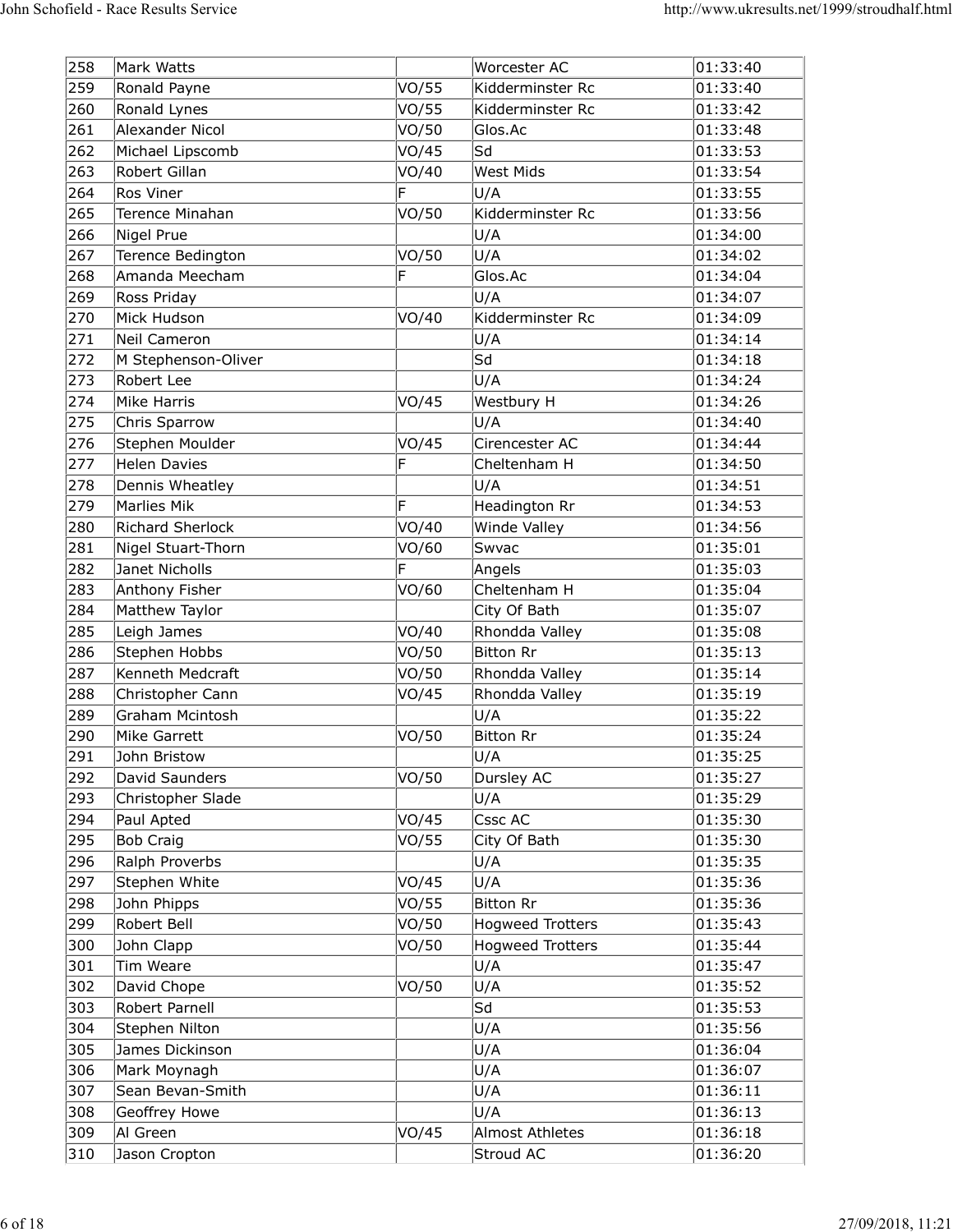|               |                                       |                |                                | http://www.ukresults.net/1999/stroudhalf.html |
|---------------|---------------------------------------|----------------|--------------------------------|-----------------------------------------------|
|               |                                       |                |                                |                                               |
| $ 311\rangle$ | Peter Foster                          |                | Tewkesbury AC                  | 01:36:22                                      |
| 312<br>313    | Ken Brown<br>Martin Davies            | VO/50          | Stroud AC<br>U/A               | 01:36:24<br>01:36:32                          |
| 314           | Chris Walker                          |                | U/A                            | 01:36:34                                      |
| 315           | Jonathan Robinson                     |                | U/A                            | 01:36:35                                      |
| 316           | Joan Manners                          | VO/60          | Clevedon AC                    | 01:36:46                                      |
| 317<br>318    | Paul Winchester<br>Richard Whitehurst |                | U/A<br>Lrc                     | 01:36:49<br>01:36:56                          |
| 319           | Richard Cadogan                       |                | Rhondda Valley                 | 01:36:57                                      |
| 320           | Philip Reece                          |                | Severn AC                      | 01:37:03                                      |
| 321           | Hayden Pereira                        |                | U/A                            | 01:37:11                                      |
| 322<br>323    | Mark Latchford                        |                | U/A                            | 01:37:15<br> 01:37:16                         |
| 324           | Paul Williams<br>Lorna Dunn           | FO/45          | U/A<br>Cheltenham H            | 01:37:19                                      |
| 325           | Andrew Iles                           | VO/45          | U/A                            | 01:37:24                                      |
| 326           | Raymond Withey                        | VO/55          | Avon Valley Runn               | 01:37:27                                      |
| 327           | Mark Buckley                          | VO/40          | U/A                            | 01:37:31                                      |
| 328<br>329    | Steven Wiggall<br>Richard Stephenson  |                | Tewkesbury AC<br>U/A           | 01:37:39<br>01:37:47                          |
| 330           | Stephen Gathercole                    | VO/50          | U/A                            | 01:37:51                                      |
| 331           | Stephen Pinches                       | VO/40          | Stragglers                     | 01:37:52                                      |
| 332           | Stephen Rosewarne                     | VO/45          | U/A                            | 01:37:56                                      |
| 333           | Melanie Blackman                      | FV             | Chippenham H                   | 01:38:01                                      |
| 334<br>335    | Paul Walker<br>Bernard Lucas          | VO/50          | Stourbridge Rc<br>Cheltenham H | 01:38:03<br> 01:38:06                         |
| 336           | Brian Astbury                         | VO/40          | Cheltenham H                   | 01:38:11                                      |
| 337           | Philip Jordon                         | VO/45          | U/A                            | 01:38:12                                      |
| 338           | Christopher Barker                    |                | Kingswood Tri                  | 01:38:13                                      |
| 339<br>340    | Sally Howard<br>Sue Neal              | FO/45          | Headington Rr<br>Les Croupiers | 01:38:14<br> 01:38:14                         |
| 341           | Peter Morgan                          | VO/50          | Rrc                            | 01:38:21                                      |
| 342           | Dominic Malsom                        |                | U/A                            | 01:38:23                                      |
| 343           | Robert Drinkwater                     |                | U/A                            | 01:38:27                                      |
| 344           | Kevin Rourke                          | VO/50          | Mercia Fell Runn               | 01:38:30                                      |
| 345<br>346    | Gareth Pearson<br>Tony Hogg           |                | U/A<br>U/A                     | 01:38:32<br> 01:38:33                         |
| 347           | Michael Arnold                        | VO/45          | Stroud AC                      | 01:38:33                                      |
| 348           | Peter Dowle                           |                | Forest Of Dean                 | 01:38:34                                      |
| 349           | Michael Peacock                       |                | U/A                            | 01:38:37                                      |
| 350<br>351    | Rose Smith<br>David Bickerton         | FO/40<br>VO/40 | Stroud AC<br>Airsley AC        | 01:38:38<br> 01:38:39                         |
| 352           | Paul Woods                            |                | Halesowen A+Cc                 | 01:38:46                                      |
| 353           | Malcolm Perry                         | VO/45          | Tamworth AC                    | 01:38:47                                      |
| 354           | Philip Warry                          | VO/45          | U/A                            | 01:38:48                                      |
| 355           | James Body                            |                | <b>Bitton Rr</b>               | 01:38:50                                      |
| 356<br>357    | Mary Smith<br>Graham Pilkington       | FV<br>VO/40    | Tamworth AC<br>Lyneham Runners | 01:38:52<br> 01:38:54                         |
| 358           | David Whitaker                        | VO/60          | Stragglers                     | 01:38:56                                      |
| 359           | Colette Maynard                       | FV             | Stourport AC                   | 01:38:57                                      |
| 360           | Kevin Jones                           |                | U/A                            | 01:38:58                                      |
| 361           | Paul Dowling                          | VO/40          | U/A                            | 01:38:59                                      |
| 362<br>363    | Leslie Woods<br>Graham Kynoch         | VO/55          | Halesowen A+Cc                 | 01:38:59                                      |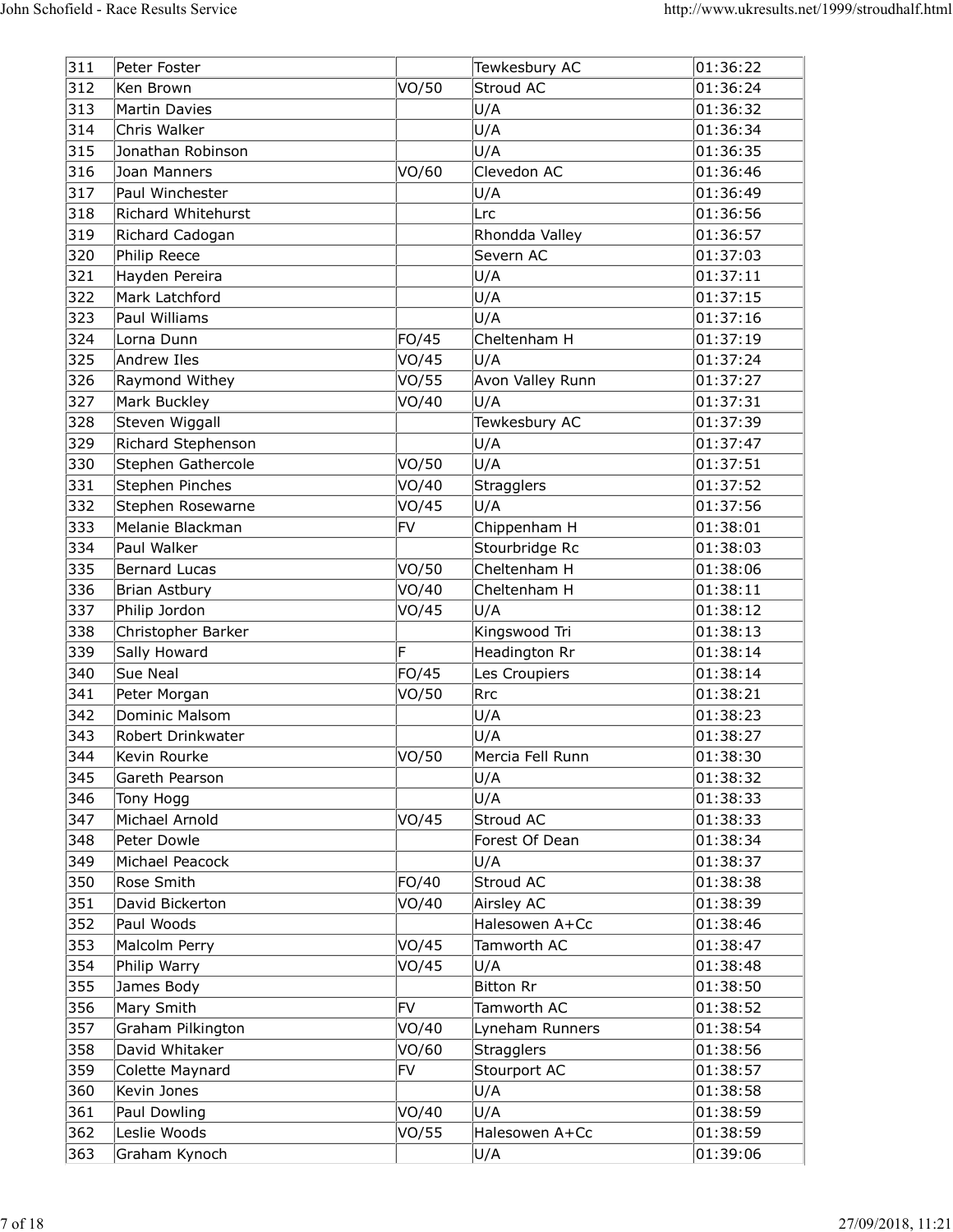|              |                                 |                |                          | http://www.ukresults.net/1999/stroudhalf.html |
|--------------|---------------------------------|----------------|--------------------------|-----------------------------------------------|
|              |                                 |                |                          |                                               |
| 364          | Anthony Reed                    | VO/55          | Gwr                      | 01:39:08                                      |
| 365          | Steve Partridge                 |                | U/A                      | 01:39:18                                      |
| 366<br>367   | Neil Edwards<br>Neil Crosby     | VO/40          | Bta<br>Rhondda Valley    | 01:39:21<br> 01:39:25                         |
| 368          | Marie Andre                     | FO/40          | Les Korrigans.Fr         | 01:39:35                                      |
| 369          | Tim Willson                     | VO/40          | Cirencester AC           | 01:39:37                                      |
| 370          | Kevin Dunn                      |                | <b>Bitton Rr</b>         | 01:39:41                                      |
| 371          | Dave Finch                      |                | Met Deuce                | 01:39:41                                      |
| 372          | Robert Burns                    |                | U/A                      | 01:39:43                                      |
| 373<br>374   | Brian Griffin<br>Kevin Evans    | VO/40<br>VO/45 | Forest Of Dean<br>U/A    | 01:39:52<br> 01:39:56                         |
| 375          | Michael Kaye                    |                | <b>Wootton Bassett</b>   | 01:39:57                                      |
| 376          | Andy Kilby                      | VO/40          | U/A                      | 01:39:58                                      |
| 377          | Bernard Meudec                  | VO/50          | Les Korrigans.Fr         | 01:39:59                                      |
| 378          | Sidney Reynolds                 | VO/45          | Rhondda Valley           | 01:40:00                                      |
| 379          | Michael Pitcher                 | VO/55          | U/A                      | 01:40:03                                      |
| 380<br>381   | Stuart Houston<br>David Hall    |                | U/A<br>Cheltenham H      | 01:40:03<br> 01:40:10                         |
| 382          | Charles Martin                  | VO/45          | U/A                      | 01:40:18                                      |
| 383          | Corin Winfield                  |                | Sparkhill Harrie         | 01:40:28                                      |
| 384          | Iain Weaver                     |                | U/A                      | 01:40:29                                      |
| 385          | Paul Rawson                     | VO/45          | U/A                      | 01:40:30                                      |
| 386          | Tony Duburak                    |                | U/A                      | 01:40:32                                      |
| 387          | Louise Little                   | FV             | Stroud AC                | 01:40:37                                      |
| 388<br>389   | Howard Cannatella<br>Joe Fry    | VO/40          | Rugby AC<br>U/A          | 01:40:38<br>01:40:39                          |
| 390          | Beryl Sampson                   | FO/40          | Glos.Ac                  | 01:40:42                                      |
| 391          | Joanne Carter                   | lfv.           | Angels                   | 01:40:42                                      |
| 392          | Pete Nickols                    |                | Sd.                      | 01:40:47                                      |
| 393          | Mike Nichols                    | VO/40          | City Of Bath             | 01:40:48                                      |
| 394          | David Stayt                     | VO/40          | Chippenham H             | 01:40:53                                      |
| 395          | Jennifer Hill                   | FV             | Cirencester AC           | 01:40:55                                      |
| 396<br>397   | Kevin Beese<br>Joyce Malley     |                | U/A<br>Great Barbarians  | 01:40:56<br> 01:40:58                         |
| 398          | Justin Elcombe                  |                | Sd                       | 01:41:08                                      |
| 399          | Chris Ballinger                 |                | <b>Triteam Glos</b>      | 01:41:11                                      |
| 400          | Marcus Fry                      |                | U/A                      | 01:41:12                                      |
| 401          | Robyn Gilmour                   | FV             | U/A                      | 01:41:12                                      |
| 402          | Lee Price                       |                | Sd                       | 01:41:19                                      |
| 403          | Stephen Milsom                  | VO/45          | Swindon Harriers         | 01:41:20                                      |
| 404          | Deborah Evans                   |                | Chepstow Harr            | 01:41:25                                      |
| 405<br>406   | Luke Malarz<br>Andrew Gritten   | VO/50          | Chepstow Harr<br>Sd      | 01:41:25<br> 01:41:27                         |
| 407          | Daryl Barcroft                  |                | Sd                       | 01:41:28                                      |
| 408          | Robert Cook                     | VO/55          | $\overline{\mathsf{Sd}}$ | 01:41:29                                      |
| $\sqrt{409}$ | Derek Watson                    | VO/50          | U/A                      | 01:41:31                                      |
| 410          | Sean Atkins                     |                | U/A                      | 01:41:37                                      |
| 411          | Nicky Ferguson                  | VO/45          | Sd-Unrunner              | 01:41:38                                      |
| 412          | Andrew Millington               |                | U/A                      | 01:41:44                                      |
| 413          | Colin Lucas                     | VO/50          | Amazing Feet             | 01:41:51                                      |
| 414<br>415   | Alan Ingersent<br>Andy Churches | VO/50          | City Of Bath<br>U/A      | 01:41:53<br> 01:41:59                         |
|              | John O'Sullivan                 |                |                          |                                               |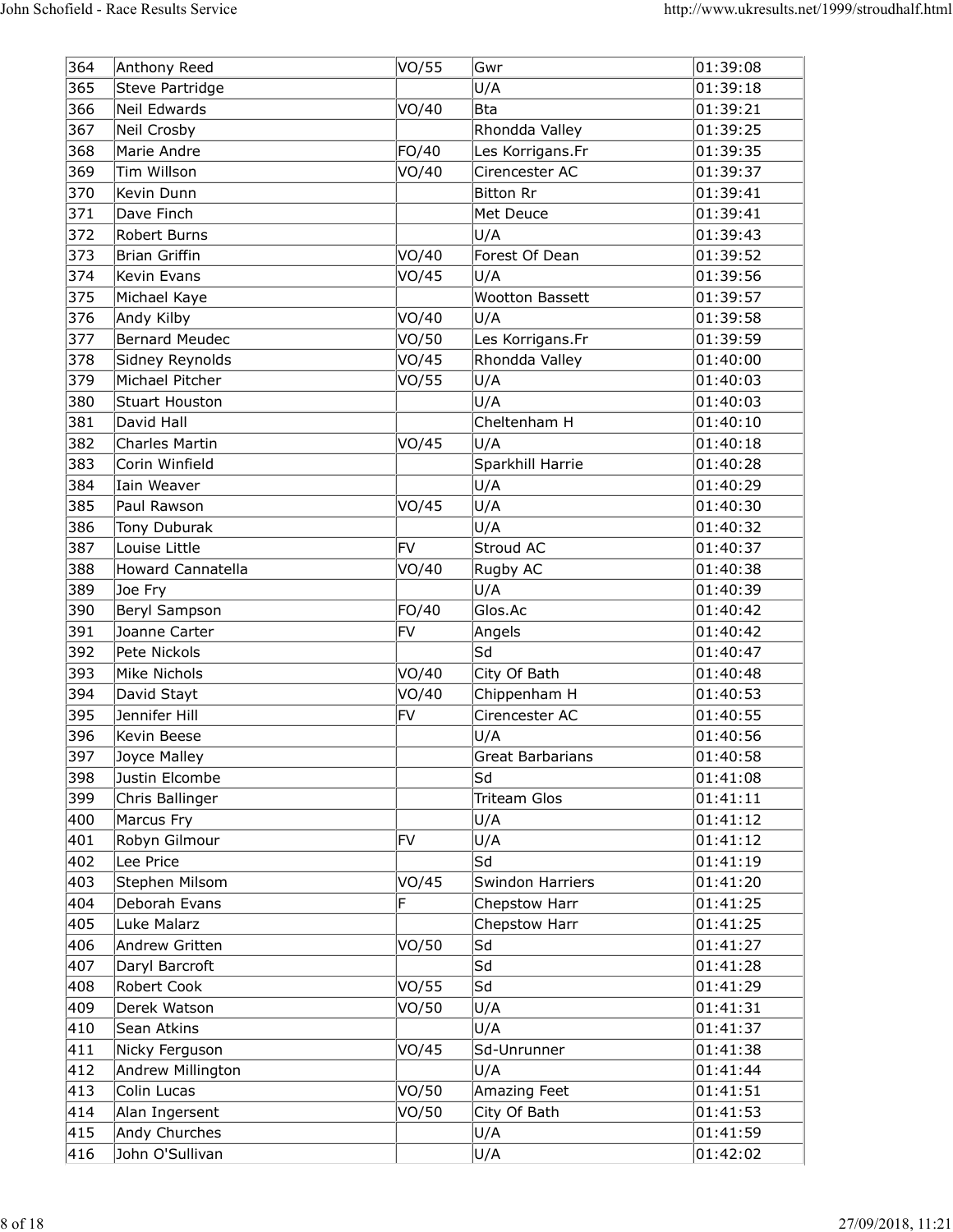|              |                                   |                |                                   | http://www.ukresults.net/1999/stroudhalf.html |
|--------------|-----------------------------------|----------------|-----------------------------------|-----------------------------------------------|
|              |                                   |                |                                   |                                               |
| 417          | Roger Pullen                      |                | U/A                               | 01:42:06                                      |
| 418<br>419   | Roy Pownall<br>Jim Adams          | VO/50<br>VO/40 | Wilmslow Rc<br>U/A                | 01:42:07<br> 01:42:10                         |
| 420          | Belinda Newport                   | FO/40          | Gwr                               | 01:42:12                                      |
| 421          | Michael Carpenter                 | VO/50          | Avon Valley Runn                  | 01:42:15                                      |
| 422          | Peter Bullock                     | VO/45          | Horfield                          | 01:42:16                                      |
| 423          | Douglas Heaton                    | VO/55          | U/A                               | 01:42:17                                      |
| 424          | Geoffrey Webb                     | VO/50          | Tewkesbury AC                     | 01:42:18                                      |
| 425<br>426   | Jonathan Barker<br>James Paton    |                | U/A<br>lsd                        | 01:42:25<br>01:42:26                          |
| 427          | Graham Farrer                     | VO/55          | <b>Bourton Rr</b>                 | 01:42:27                                      |
| 428          | Beverley Parsons                  | ΙF             | Stroud AC                         | 01:42:28                                      |
| 429          | John Harris                       |                | Sd                                | 01:42:30                                      |
| 430          | Gerad Carroll                     |                | U/A                               | 01:42:32                                      |
| 431          | Laurence Hime                     | VO/45          | U/A                               | 01:42:32                                      |
| 432          | Tony Edwards                      | VO/45          | Rolls Royce Harr                  | 01:42:32                                      |
| 433<br>434   | Vernon Mccarthy<br>Leslie Pedrick | VO/50<br>VO/50 | Rhondda Valley<br>Dursley AC      | 01:42:33<br>01:42:34                          |
| 435          | Duncan Kings                      |                | U/A                               | 01:42:34                                      |
| 436          | Alan Bladen                       | VO/60          | Les Croupiers                     | 01:42:38                                      |
| 437          | Richard Paul                      | VO/50          | Sd.                               | 01:42:39                                      |
| 438          | Alistair Wakefield                |                | U/A                               | 01:42:40                                      |
| 439          | Tony Latham                       | VO/45          | Westbury H                        | 01:42:49                                      |
| 440<br>441   | Ray Howard<br>Anthony French      | VO/50<br>VO/55 | Framlingham Flye<br>Northbrook AC | 01:42:50<br> 01:42:50                         |
| 442          | Cora O'Mahony                     | FO/45          | Stourport AC                      | 01:42:54                                      |
| 443          | Alastair Macdonald                |                | U/A                               | 01:42:55                                      |
| 444          | Barry Gibson                      |                | U/A                               | 01:43:04                                      |
| 445          | Colin Waller                      |                | U/A                               | 01:43:04                                      |
| 446          | Glenn Williams                    |                | Triteam Glos                      | 01:43:04                                      |
| 447          | <b>Terry Onions</b>               | VO/45          | Glos.Police                       | 01:43:08                                      |
| 448 <br>449  | Michael Neill<br>Jon Brough       | VO/45          | U/A<br>Sd                         | 01:43:08<br> 01:43:11                         |
| 450          | Celia Greenwood                   | FO/50          | Gwr                               | 01:43:12                                      |
| 451          | Avrill Yearsley                   | FO/45          | Dursley AC                        | 01:43:12                                      |
| 452          | Sarah Strange                     |                | Chippenham H                      | 01:43:13                                      |
| 453          | Ruth Fulford                      | FO/50          | Cirencester AC                    | 01:43:23                                      |
| 454          | Robert Steed                      |                | U/A                               | 01:43:24                                      |
| 455          | Philip Abramson                   | VO/40          | U/A                               | 01:43:25                                      |
| 456<br>457   | Michael Wheatley<br>Emma Davis    | Е              | U/A<br>U/A                        | 01:43:29<br> 01:43:31                         |
| 458          | Darren Hendley                    |                | U/A                               | 01:43:39                                      |
| 459          | June Franks                       | FO/40          | Cheltenham H                      | 01:43:41                                      |
| 460          | John Bond                         |                | <b>Bitton Rr</b>                  | 01:43:42                                      |
| 461          | Stephen Peters                    | VO/45          | U/A                               | 01:43:48                                      |
| $\sqrt{462}$ | Martin Smith                      |                | U/A                               | 01:43:51                                      |
| 463          | Andrew Dinham                     |                | $\overline{\mathsf{Sd}}$          | 01:43:53                                      |
| 464          | Alan Phelan                       | VO/45          | Rrc                               | 01:44:12                                      |
| 465<br>466   | Robert Hayler<br>Julian Allen     | VO/60          | Kidlington Rc<br>U/A              | 01:44:15<br>01:44:19                          |
| 467          | Jim Coates                        | VO/60          | Cheltenham H                      | 01:44:23                                      |
| 468          | David Pugh                        | VO/45          | Sd                                | 01:44:26                                      |
| 469          | James Anderson                    | VO/50          |                                   |                                               |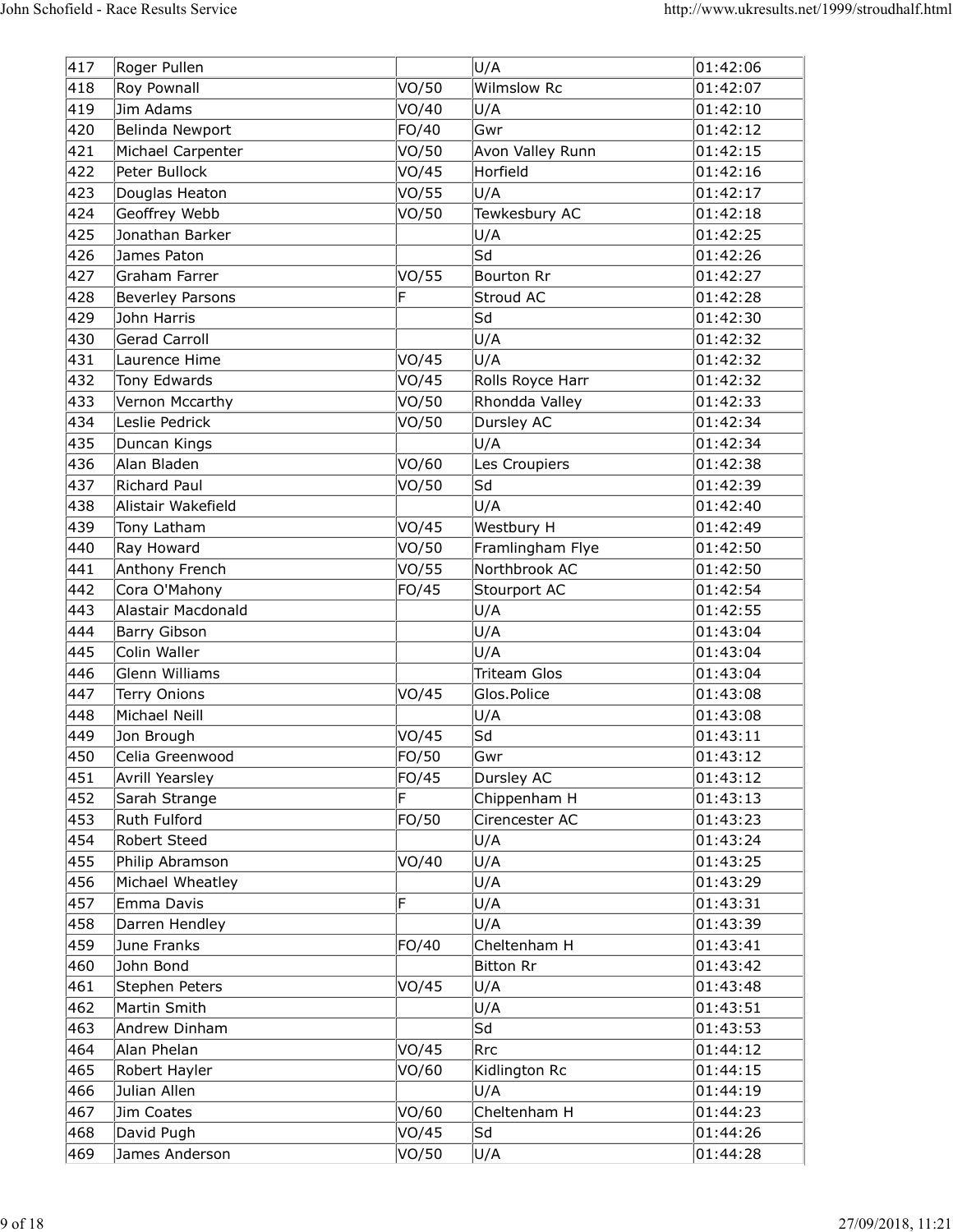|                         | John Schofield - Race Results Service |                |                          | http://www.ukresults.net/1999/stroudhalf.html |
|-------------------------|---------------------------------------|----------------|--------------------------|-----------------------------------------------|
|                         |                                       |                |                          |                                               |
| 470                     | Gary Salter                           |                | U/A                      | 01:44:30                                      |
| 471                     | Robert Pullen                         |                | U/A                      | 01:44:31                                      |
| 472                     | David Jones                           | VO/40          | U/A                      | 01:44:38                                      |
| 473<br>474              | Ian White<br>Kieran Reid              |                | U/A<br>U/A               | 01:44:40<br> 01:44:41                         |
| 475                     | Nigel Donovan                         |                | U/A                      | 01:44:44                                      |
| 476                     | Christopher Horsley                   | VO/55          | U/A                      | 01:44:45                                      |
| 477                     | Rupert Chesmore                       | VO/40          | Cirencester AC           | 01:44:47                                      |
| 478                     | Richard Wynn                          |                | U/A                      | 01:44:47                                      |
| 479<br>480              | Justin Moore<br>Nick Hawkins          | VO/40          | U/A<br>Avon Valley Runn  | 01:44:47<br> 01:44:51                         |
| 481                     | Carl Parsons                          | VO/50          | Merry Hill Strid         | 01:45:00                                      |
| 482                     | David Edelsten                        | VO/55          | Cirencester AC           | 01:45:01                                      |
| 483                     | Karen Wardell                         | FV             | U/A                      | 01:45:02                                      |
| 484                     | Michael Collier                       |                | U/A                      | 01:45:10                                      |
| 485                     | Michael Bond                          | VO/55          | U/A                      | 01:45:14                                      |
| 486<br>487              | Len Baggs<br>Karen Sluman             | VO/50<br>F     | U/A<br>U/A               | 01:45:16<br>01:45:20                          |
| 488                     | John Barrus                           | VO/50          | Cheltenham H             | 01:45:28                                      |
| 489                     | Kevin Hall                            | VO/45          | U/A                      | 01:45:33                                      |
| 490                     | Andrew Mckenzie                       |                | Glos.Ac                  | 01:45:42                                      |
| 491                     | Richard Icke                          | VO/40          | U/A                      | 01:45:48                                      |
| 492                     | Steven Adams                          | VO/40          | U/A                      | $ 01:45:52\rangle$                            |
| 493 <br>494             | Adrian Pratley<br>Simon Hall          |                | U/A<br>Gwr               | 01:45:55<br> 01:45:56                         |
| 495                     | Jeremy Ellman                         | VO/40          | U/A                      | 01:45:58                                      |
| 496                     | Rachel Howells                        |                | U/A                      | 01:46:02                                      |
| 497                     | Trevor Astell                         | VO/40          | U/A                      | 01:46:08                                      |
| 498                     | Ray Bassett                           | VO/45          | Stroud AC                | 01:46:16                                      |
| 499                     | Philip Williams                       | VO/45          | U/A                      | 01:46:21                                      |
| 500<br>501              | John Hale<br>Derek Seddon             | VO/50<br>VO/45 | Sd.<br>Nailsea Rc        | 01:46:23<br> 01:46:27                         |
| 502                     | Brian Greaves                         |                | U/A                      | 01:46:29                                      |
| 503                     | John Nash                             | VO/50          | U/A                      | 01:46:29                                      |
| 504                     | Neville Dewson                        | VO/55          | Rrc                      | 01:46:39                                      |
| 505                     | Hugh Brown                            | VO/40          | U/A                      | 01:46:43                                      |
| 506                     | Lucie Beim                            |                | U/A                      | 01:46:52                                      |
| 507                     | Tony Palmer                           |                | <b>Wootton Bassett</b>   | 01:46:55                                      |
| 508<br>509              | Graham Beddis<br>Maggie Nichols       | VO/40<br>FO/40 | Almost Athletes<br>U/A   | 01:46:58<br>01:47:02                          |
| 510                     | Clare Farmiloe                        |                | $\overline{\mathsf{Sd}}$ | 01:47:03                                      |
| 511                     | Michael Oliver                        |                | Stratford-Upon-A         | 01:47:05                                      |
| 512                     | Gordon Lewis                          | VO/50          | <b>Bitton Rr</b>         | 01:47:06                                      |
| 513                     | Jeremy Furber                         |                | U/A                      | 01:47:09                                      |
| 514                     | Sotoji Okuno                          | VO/45          | U/A                      | 01:47:11                                      |
| $\overline{515}$<br>516 | Vivien Toms<br>Andy Perrott           | FO/50<br>VO/40 | Avon Valley Runn<br>U/A  | 01:47:11<br> 01:47:12                         |
| 517                     | Phil Clarke                           | VO/40          | Army                     | 01:47:15                                      |
| 518                     | Sandra Brown                          | FO/40          | Midland Vets             | 01:47:23                                      |
| 519                     | Tony Francis                          |                | Kingswood Tri            | 01:47:31                                      |
| 520                     | Peter Hunt                            | VO/50          | U/A                      | 01:47:39                                      |
| 521                     | Unknown                               |                | U/A                      | 01:47:42                                      |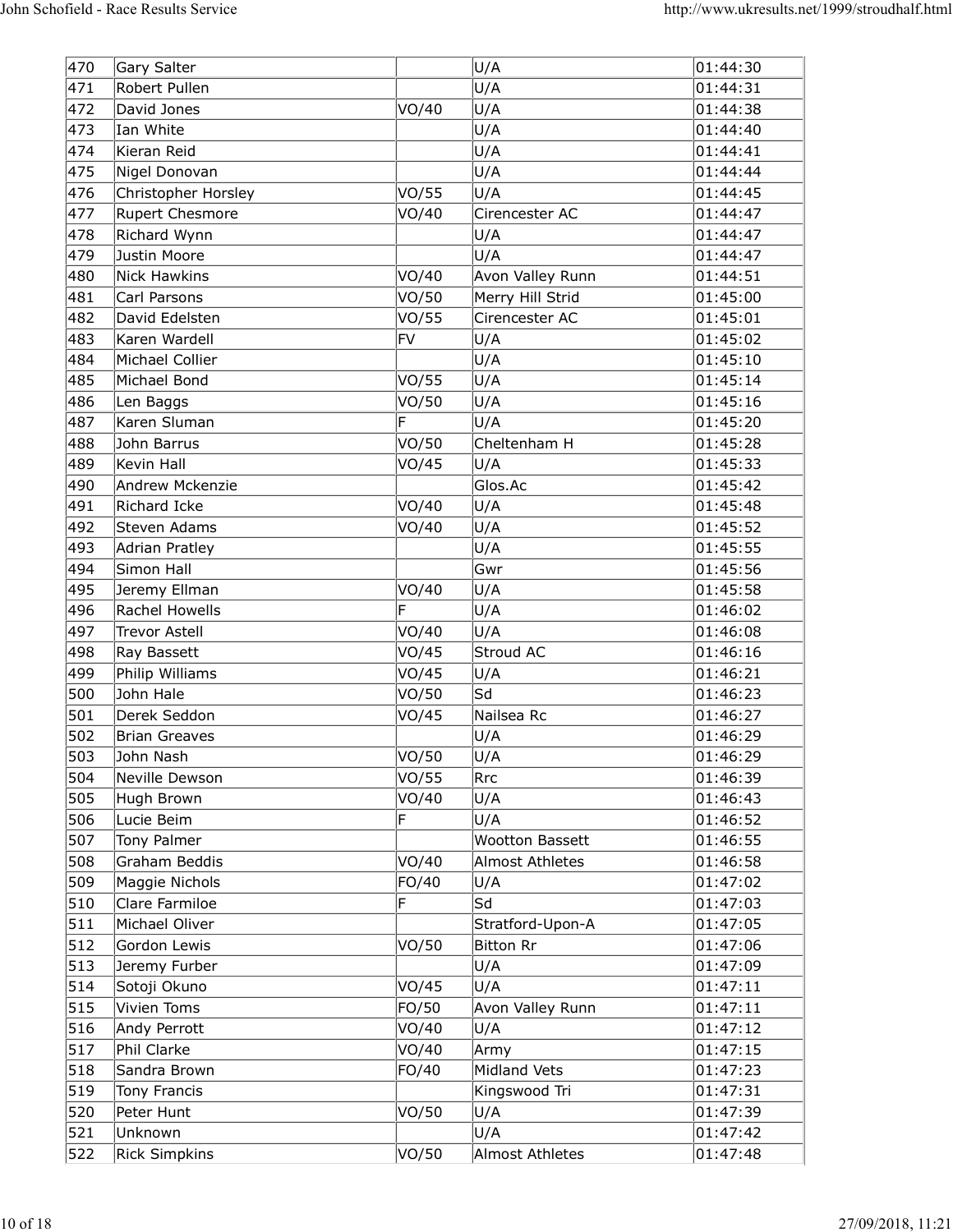| 523<br>524 | Angela Wood<br>Clive Weston          | FV<br>VO/40    | Merry Hill Strid<br>Thornbury Rc | 01:47:50<br>01:47:52  |
|------------|--------------------------------------|----------------|----------------------------------|-----------------------|
| 525        | Ron Davies                           | VO/45          | U/A                              | 01:47:56              |
| 526        | Colin Blake                          | VO/45          | Tewkesbury AC                    | 01:47:57              |
| 527        | Catharine Turner                     |                | U/A                              | 01:48:02              |
| 528<br>529 | Mary Joyce<br>John Oley              | FV<br>VO/50    | Gwr<br>U/A                       | 01:48:03<br> 01:48:12 |
| 530        | Edward Rozier                        |                | Bourton Rr                       | 01:48:16              |
| 531        | Joyce Field                          | FO/50          | Avon Valley Runn                 | 01:48:18              |
| 532        | Steven Power                         |                | U/A                              | 01:48:20              |
| 533<br>534 | Martin Coyle                         | VO/40          | Smiths AC                        | 01:48:23              |
| 535        | David Moody<br>Robert Smith          |                | U/A<br>U/A                       | 01:48:24<br>01:48:26  |
| 536        | John Harper                          | VO/55          | Scarborough AC                   | 01:48:27              |
| 537        | Richard Bliss                        | VO/55          | U/A                              | 01:48:29              |
| 538        | Alan Vincent                         | VO/50          | U/A                              | 01:48:31              |
| 539        | Julie Schubert                       | FV<br>F        | <b>Tetbury Royals</b>            | 01:48:31              |
| 540<br>541 | Ann-Mar Chamberlain<br>Paul Thornton |                | Sd<br>U/A                        | 01:48:41<br>01:48:46  |
| 542        | Julian Sidney                        |                | U/A                              | 01:48:46              |
| 543        | Jonathan Phillips                    | VO/40          | <b>Bitton Rr</b>                 | 01:48:47              |
| 544        | Martin Harrison                      |                | U/A                              | 01:48:47              |
| 545        | Alan Cox                             | VO/55          | Merry Hill Strid                 | 01:48:52              |
| 546<br>547 | Christophe Williams<br>Bryan Pycroft | VO/45<br>VO/60 | Sd<br>Framlingham Flye           | 01:48:53<br> 01:48:54 |
| 548        | Andrew Altham                        |                | Glos.Ac                          | 01:48:59              |
| 549        | Gary Clarke                          |                | U/A                              | 01:49:01              |
| 550        | Jeffrey Tyndall                      |                | Glos.Ac                          | 01:49:03              |
| 551        | Paul Newbould                        | VO/45          | Stroud AC                        | 01:49:03              |
| 552<br>553 | Chris Peake<br>Tony Preece           | VO/60<br>VO/55 | Thornbury Rc<br>U/A              | 01:49:06<br> 01:49:10 |
| 554        | Mike Palmer                          | VO/40          | $\overline{\mathsf{Sd}}$         | 01:49:16              |
| 555        | Paul Armstrong                       | VO/40          | U/A                              | 01:49:16              |
| 556        | Gary Shellard                        | VO/40          | Glos.Police                      | 01:49:17              |
| 557        | Stuart Jamieson                      |                | U/A                              | 01:49:21              |
| 558<br>559 | Shaun West                           |                | $\overline{\mathsf{Sd}}$         | 01:49:21              |
| 560        | Tim Ballinger<br>Anthony Hobbs       |                | U/A<br>U/A                       | 01:49:22<br>01:49:28  |
| 561        | Jon Arnold                           |                | U/A                              | 01:49:28              |
| 562        | Charlotte Bristow                    |                | U/A                              | 01:49:29              |
| 563        | Robert Cook                          |                | U/A                              | 01:49:30              |
| 564        | Stephen Watts                        |                | U/A                              | 01:49:31              |
| 565<br>566 | Lynn Spedding<br>Christopher Boyes   | FO/40          | Bourton Rr<br>U/A                | 01:49:33<br>01:49:36  |
| 567        | Rowan State                          |                | U/A                              | 01:49:38              |
| 568        | Phillip Board                        | VO/40          | Centurion Rc                     | 01:49:43              |
| 569        | Keith Haigh                          |                | U/A                              | 01:49:48              |
| 570        | Stephen Templeton                    |                | U/A                              | 01:49:49              |
| 571        | Andy Hart                            |                | Coventry Godiva                  | 01:49:49              |
| 572<br>573 | Martin Chopping<br>Oliver Dyer       | VO/45          | Glos.Ac<br>U/A                   | 01:49:49<br>01:49:49  |
| 574        | Paul Calabrese                       |                | Kingswood Tri                    | 01:49:52              |
| 575        | Michael King                         | VO/50          | Nailsea Rc                       | 01:49:54              |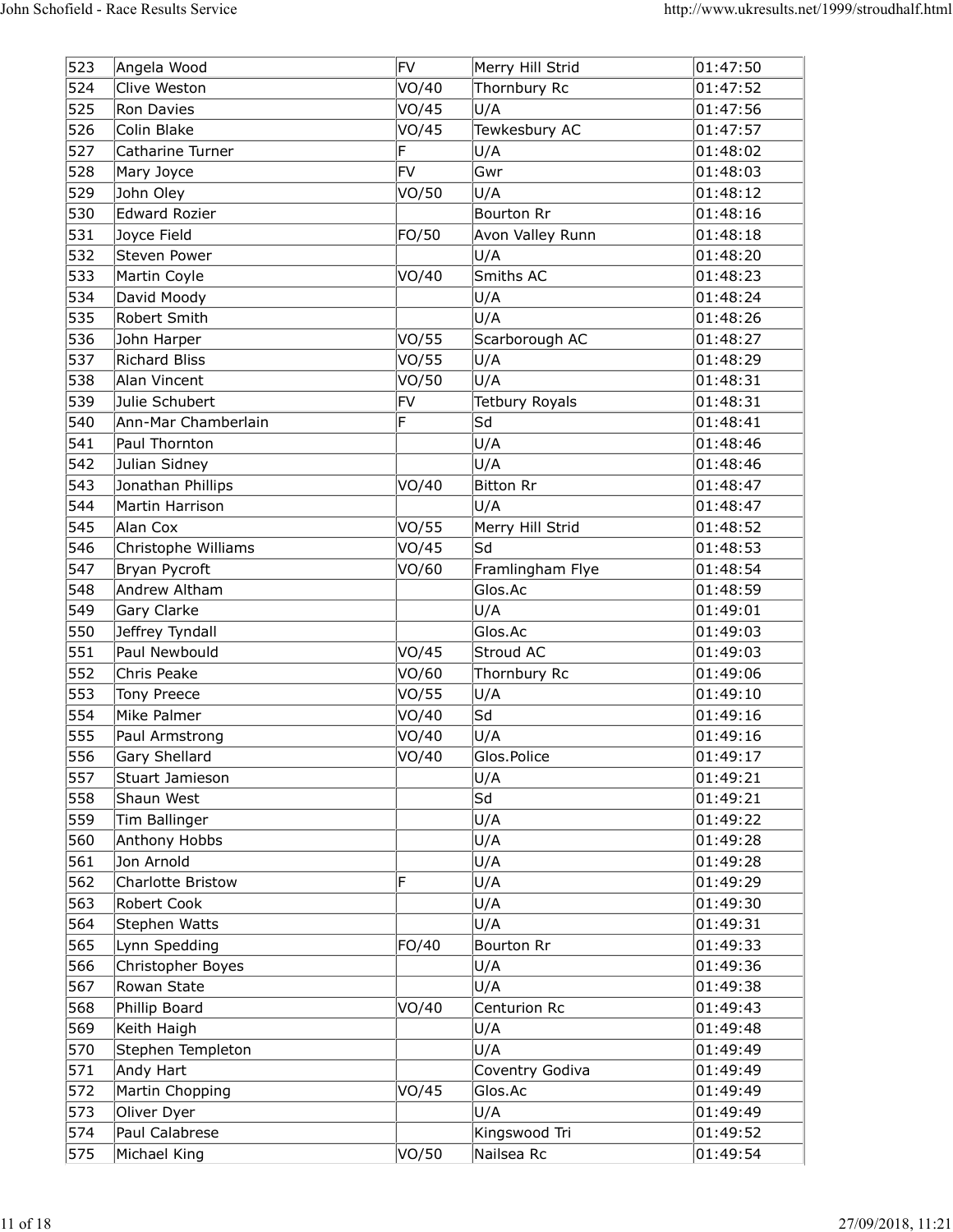|                         |                                      |                |                            | http://www.ukresults.net/1999/stroudhalf.html |
|-------------------------|--------------------------------------|----------------|----------------------------|-----------------------------------------------|
|                         |                                      |                |                            |                                               |
| 576                     | Peter Arnold                         | VO/40          | Sd                         | 01:49:58                                      |
| 577                     | Robert Edwards                       | VO/50          | Amazing Feet               | 01:50:02                                      |
| 578<br>579              | Brian Pearson<br>Christopher Leonard | VO/55<br>VO/40 | U/A<br>U/A                 | 01:50:05<br> 01:50:06                         |
| 580                     | Rodney Snell                         | VO/50          | U/A                        | 01:50:11                                      |
| 581                     | John Bartlett                        | VO/70          | Chippenham H               | 01:50:22                                      |
| 582                     | Susie Phillips                       | FO/45          | Avon Valley Runn           | 01:50:25                                      |
| 583                     | Alan Dodd                            | VO/60          | Stroud AC                  | 01:50:28                                      |
| 584<br>585              | Robin Blenkarn<br>Ewart Lewis        | VO/40          | U/A<br>U/A                 | 01:50:29<br> 01:50:29                         |
| 586                     | <b>Tim Crouch</b>                    | VO/50          | Sd                         | 01:50:29                                      |
| 587                     | James Hayward                        |                | U/A                        | 01:50:32                                      |
| 588                     | Albert Moore                         | VO/45          | Sd                         | 01:50:34                                      |
| 589                     | Matthew Seymour                      |                | Merry Hill Strid           | 01:50:38                                      |
| 590<br>591              | Daniel Barker<br>Andrew Dawson       |                | Sd-Unrunner<br>Sd-Unrunner | 01:50:39<br> 01:50:40                         |
| 592                     | Dennis Mellor                        | VO/60          | Avon Valley Runn           | 01:50:43                                      |
| 593                     | Carol Morkis                         | F              | Almost Athletes            | 01:50:43                                      |
| 594                     | Robert Emery                         | VO/40          | U/A                        | 01:50:48                                      |
| 595                     | Darren Berrecloth                    |                | U/A                        | 01:50:50                                      |
| 596                     | James Delaney                        | VO/40          | U/A                        | 01:50:52                                      |
| 597                     | Denise Ellis                         | FV             | Avon Valley Runn           | 01:51:00                                      |
| 598<br>599              | Alan Wadsworth<br>Howard Taylor      | VO/40<br>VO/45 | U/A<br>Rrc                 | 01:51:11<br> 01:51:14                         |
| 600                     | Sywain Geunot                        |                | U/A                        | 01:51:19                                      |
| 601                     | Johathan Nichols                     |                | U/A                        | 01:51:22                                      |
| 602                     | Julia Griffiths                      | F              | U/A                        | 01:51:22                                      |
| 603                     | Bob Hale                             | VO/45          | U/A                        | 01:51:23                                      |
| 604                     | Sylvia Fox                           | FO/50          | Thornbury Rc               | 01:51:28                                      |
| 605<br>606              | Andrew Nash<br>Andrew Turner         | VO/40          | Sd<br>U/A                  | 01:51:32<br> 01:51:32                         |
| 607                     | Judy Matthiae                        | FO/45          | U/A                        | 01:51:36                                      |
| 608                     | Rod Ashman                           | VO/45          | U/A                        | 01:51:39                                      |
| 609                     | Stan Allen                           | VO/60          | Rrc                        | 01:51:40                                      |
| 610                     | J Mandersley-Thomas                  |                | Sd                         | 01:51:41                                      |
| 611                     | Denis Walker                         |                | U/A                        | 01:51:42                                      |
| 612                     | Gillian Wilkie                       | FO/45          | Bourton Rr                 | 01:51:42                                      |
| 613<br> 614             | Louis Chandler<br>Peter Hayden       |                | U/A<br>Sd-Unrunner         | 01:51:45<br>01:51:46                          |
| 615                     | Denise Pickering                     | FO/40          | U/A                        | 01:51:47                                      |
| 616                     | Beverley Cussen                      |                | U/A                        | 01:51:50                                      |
| 617                     | Soren Nielsen                        |                | Sd                         | 01:51:52                                      |
| 618                     | Lesley Waller                        | FV             | Cherwell Runners           | 01:51:56                                      |
| 619                     | <b>Bob Vickery</b>                   | VO/50          | Almost Athletes            | 01:51:57                                      |
| 620                     | A Knickenberg                        | VO/40          | U/A                        | 01:51:59                                      |
| $\overline{621}$<br>622 | Jeffrey Woods<br>Alan Stagg          | VO/40          | U/A<br>Stroud AC           | 01:52:04<br> 01:52:09                         |
| 623                     | Kate Tyrell                          | FV             | U/A                        | 01:52:10                                      |
| 624                     | Edward Butler                        | VO/45          | $\overline{\mathsf{Sd}}$   | 01:52:12                                      |
| 625                     | Jacqueline Hobday                    | FO/40          | Angels                     | 01:52:14                                      |
| 626                     | Andy Connor                          |                | U/A                        | 01:52:19                                      |
| 627                     | Tudor Watkins                        | VO/55          | U/A                        | 01:52:23                                      |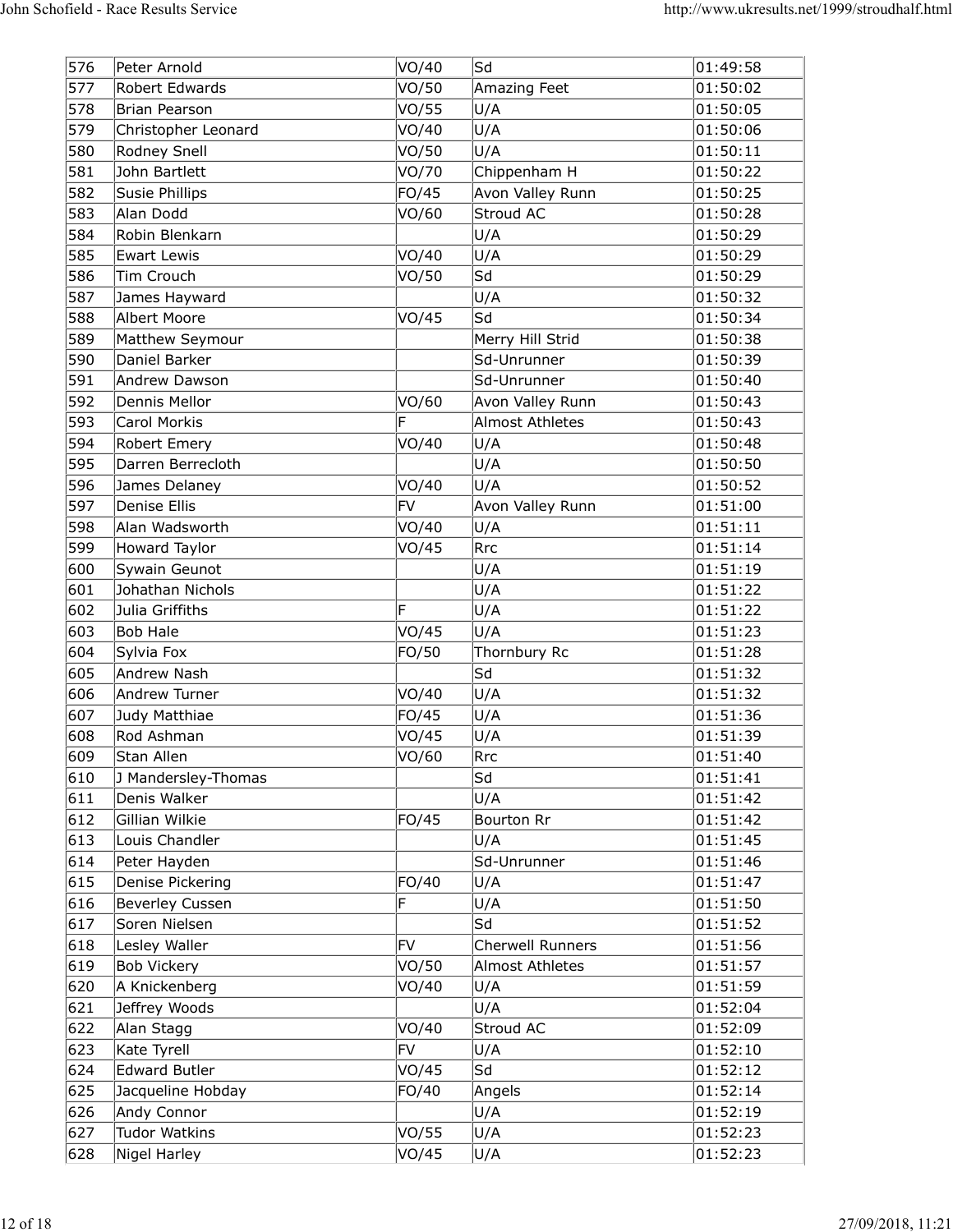|            | John Schofield - Race Results Service |                |                          | http://www.ukresults.net/1999/stroudhalf.html |
|------------|---------------------------------------|----------------|--------------------------|-----------------------------------------------|
|            |                                       |                |                          |                                               |
| 629        | John Sirett                           | VO/40          | Sd                       | 01:52:24                                      |
| 630        | Jenni Travers                         | FO/45          | Gwr                      | 01:52:24                                      |
| 631<br>632 | Michael Fox<br>Tony Brown             |                | U/A<br>U/A               | 01:52:25<br>01:52:26                          |
| 633        | Fred Meesmaecker                      |                | U/A                      | 01:52:27                                      |
| 634        | Richard Mant                          |                | U/A                      | 01:52:31                                      |
| 635        | Rachel O'Bryan                        | E              | U/A                      | 01:52:32                                      |
| 636        | Isobelle Belcher                      |                | Maildstone Harri         | 01:52:32                                      |
| 637<br>638 | Lisa Looker                           | F              | U/A<br>U/A               | 01:52:34<br> 01:52:35                         |
| 639        | Heather Harrison<br>Gordon Sims       | VO/50          | Amazing Feet             | 01:52:36                                      |
| 640        | Dave Wesson                           | VO/40          | Merry Hill Strid         | 01:52:36                                      |
| 641        | John Ryan                             | VO/45          | U/A                      | 01:52:36                                      |
| 642        | Robert Croft                          |                | U/A                      | 01:52:39                                      |
| 643        | Donald Nichol                         | VO/40          | U/A                      | 01:52:42                                      |
| 644        | Vinay Karadia                         |                | U/A                      | 01:52:42                                      |
| 645<br>646 | Daniel Rens<br>Nigel Lane             | VO/55<br>VO/40 | Sd<br>U/A                | 01:52:44<br>01:52:49                          |
| 647        | Patrick Hobbs                         | VO/45          | $\overline{\mathsf{Sd}}$ | 01:52:53                                      |
| 648        | Richard Warriner                      | VO/45          | U/A                      | 01:52:58                                      |
| 649        | Mark Harwood                          |                | Sd                       | 01:53:01                                      |
| 650        | Chris Brough                          |                | Stourbridge Rc           | 01:53:03                                      |
| 651        | Henrietta Hewlett                     |                | City Of Bath             | 01:53:04                                      |
| 652<br>653 | Colin Axford<br>Richard Chamberlain   | VO/55          | Rrc <br>U/A              | 01:53:08<br> 01:53:10                         |
| 654        | Anita Westlake                        | FV             | <b>Bitton Rr</b>         | 01:53:12                                      |
| 655        | Hazel Rushton                         | E              | U/A                      | 01:53:13                                      |
| 656        | Haydn White                           |                | U/A                      | 01:53:13                                      |
| 657        | Tiffany Sutton                        |                | Swindon Harriers         | 01:53:14                                      |
| 658        | Jonathan Smith                        |                | U/A                      | 01:53:22                                      |
| 659<br>660 | Sarah Willis                          | FO/40          | U/A<br>Sd                | 01:53:26<br> 01:53:33                         |
| 661        | Tom Walker<br>Darren Jenkins          |                | U/A                      | 01:53:36                                      |
| 662        | John Salter                           | VO/40          | Sd                       | 01:53:40                                      |
| 663        | Susie Salter                          | FV             | $\overline{\mathsf{Sd}}$ | 01:53:41                                      |
| 664        | Tony Bartlett                         | VO/60          | Avon Valley Runn         | 01:53:42                                      |
| 665        | David Hassall                         | VO/55          | U/A                      | 01:53:43                                      |
| 666        | Michael Hoddell                       | VO/40          | U/A                      | 01:53:43                                      |
| 667        | John Duffy                            |                | U/A                      | 01:53:48                                      |
| 668<br>669 | Victoria Fudge<br>Janice Morris       | Е              | U/A<br>U/A               | 01:53:49<br> 01:53:53                         |
| 670        | Ian Mcadams                           |                | U/A                      | 01:53:58                                      |
| 671        | Mel Jones                             |                | U/A                      | 01:54:05                                      |
| 672        | Colin Sargerson                       | VO/40          | U/A                      | 01:54:06                                      |
| 673        | Gordon Robbins                        | VO/50          | <b>Bitton Rr</b>         | 01:54:11                                      |
| 674        | Toni Britton                          | FO/40          | <b>Bitton Rr</b><br>Sd.  | $\sqrt{01:54:12}$                             |
| 675<br>676 | Stewart Roper<br>Wayne Thomas         | VO/50          | Liverpool Rc             | 01:54:12<br> 01:54:18                         |
| 677        | Peter Hart                            |                | U/A                      | 01:54:19                                      |
| 678        | Bryan Jones                           | VO/60          | Worcester AC             | 01:54:27                                      |
|            | Jeff Peters                           | VO/60          | Nailsea Rc               | 01:54:28                                      |
| 679<br>680 | Fay Bruton                            |                | Sd-Unrunner              | 01:54:30                                      |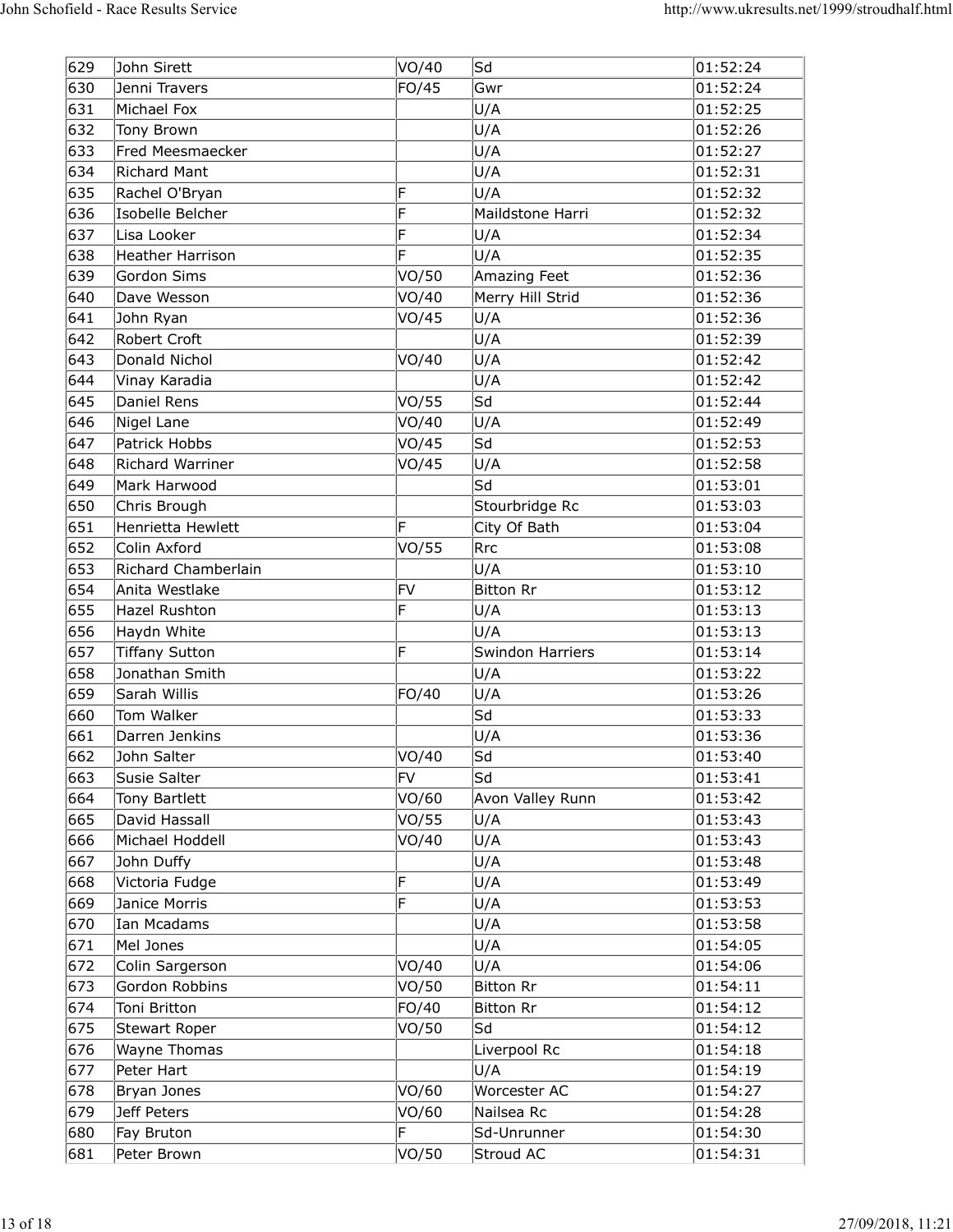|            | John Schofield - Race Results Service |                |                                 | http://www.ukresults.net/1999/stroudhalf.html |
|------------|---------------------------------------|----------------|---------------------------------|-----------------------------------------------|
|            |                                       |                |                                 |                                               |
| 682        | Steven Steele                         |                | U/A                             | 01:54:35                                      |
| 683        | David Harris                          | VO/45          | Dulwich Park Run                | $\sqrt{01:54:41}$                             |
| 684        | Stewart Chandler                      |                | U/A                             | 01:54:47                                      |
| 685<br>686 | Stephen Coates<br>Jeremy Isaac        |                | Sd <br>U/A                      | 01:54:49<br> 01:54:53                         |
| 687        | Barry Gilbert                         | VO/50          | U/A                             | 01:54:54                                      |
| 688        | Keri Evans                            | VO/40          | U/A                             | 01:54:55                                      |
| 689        | Susan Pouncey                         | FO/40          | Sd.                             | 01:54:55                                      |
| 690        | Michelle Spilsbury                    |                | U/A<br>Stroud AC                | 01:54:56                                      |
| 691<br>692 | Ralph Talbot<br>Terry Shore           | VO/60<br>VO/45 | U/A                             | 01:55:05<br> 01:55:06                         |
| 693        | Richard Damagnez                      |                | U/A                             | 01:55:08                                      |
| 694        | Christine Hughes                      | FO/45          | U/A                             | 01:55:13                                      |
| 695        | Paul Humphris                         |                | U/A                             | 01:55:16                                      |
| 696<br>697 | Gareth Alty<br>Sian Turnham           |                | U/A<br>U/A                      | 01:55:16<br> 01:55:17                         |
| 698        | Michael Bebbington                    |                | U/A                             | 01:55:22                                      |
| 699        | Martin Proudler                       | VO/45          | Amazing Feet                    | 01:55:24                                      |
| 700        | Derek Sharpe                          | VO/60          | U/A                             | 01:55:25                                      |
| 701        | David Smith                           |                | U/A                             | 01:55:32                                      |
| 702<br>703 | Marcus Maydon<br>Richard Watkins      | VO/55          | Sd<br>U/A                       | 01:55:34<br> 01:55:36                         |
| 704        | Maurice Moore                         |                | U/A                             | 01:55:36                                      |
| 705        | Paul Ricketts                         | VO/50          | Park Furnishers                 | 01:55:38                                      |
| 706        | David Korba                           | VO/40          | U/A                             | 01:55:38                                      |
| 707<br>708 | Mavis Apperley                        | FO/45<br>FV    | Hereford Courier                | 01:55:44 <br> 01:55:54                        |
| 709        | Cathy Pollard<br>Anthony Christmas    | VO/65          | Worcester Tri<br>Stroud AC      | 01:55:58                                      |
| 710        | Steven Stone                          | VO/45          | Park Furnishers                 | 01:56:10                                      |
| 711        | Paul Bremner                          | VO/40          | Sd.                             | 01:56:13                                      |
| 712        | Rex Johnson                           | VO/45          | Forest Of Dean                  | 01:56:15                                      |
| 713<br>714 | Alan Rundle<br>Anja Ffrench           | VO/50          | U/A<br>$\overline{\mathsf{Sd}}$ | 01:56:22<br> 01:56:24                         |
| 715        | Arthur Hughes                         | VO/60          | U/A                             | 01:56:27                                      |
| 716        | Stewart Purton                        | VO/50          | U/A                             | 01:56:30                                      |
| 717        | Yves Paul                             | VO/50          | Les Korrigans.Fr                | 01:56:31                                      |
| 718        | Emily Thompson                        |                | U/A                             | 01:56:32                                      |
| 719        | Jonathan Bowen                        | VO/50          | U/A                             | 01:56:33                                      |
| 720<br>721 | Paul Norman<br>Michael Gooch          | VO/40          | U/A<br>U/A                      | 01:56:39<br> 01:56:45                         |
| 722        | Patrick Ffrench                       | VO/50          | $\overline{\mathsf{Sd}}$        | 01:56:46                                      |
| 723        | David Minnican                        |                | Sd                              | 01:56:46                                      |
| 724        | Ann Cresswell                         | FO/50          | Stroud AC                       | 01:56:52                                      |
| 725        | Christop Jurevicius                   | VO/40          | Sd-Unrunner                     | 01:56:53                                      |
| 726<br>727 | Patrick Fayle                         |                | U/A<br>U/A                      | 01:56:58<br>01:56:59                          |
| 728        | Joanne Currie<br>Mark Chapman         | IF<br>VO/40    | U/A                             | 01:57:02                                      |
| 729        | Sarah Felton                          | FV             | Merry Hill Strid                | 01:57:11                                      |
| 730        | Neil Pritchard                        |                | U/A                             | 01:57:15                                      |
| 731        | Victoria Pritchard                    |                | U/A                             | 01:57:17                                      |
| 732        | Robin Jarvis                          | VO/40          | U/A                             | 01:57:20                                      |
| 733        | Mel Merrett                           | VO/50          | Midland Vets                    | 01:57:25                                      |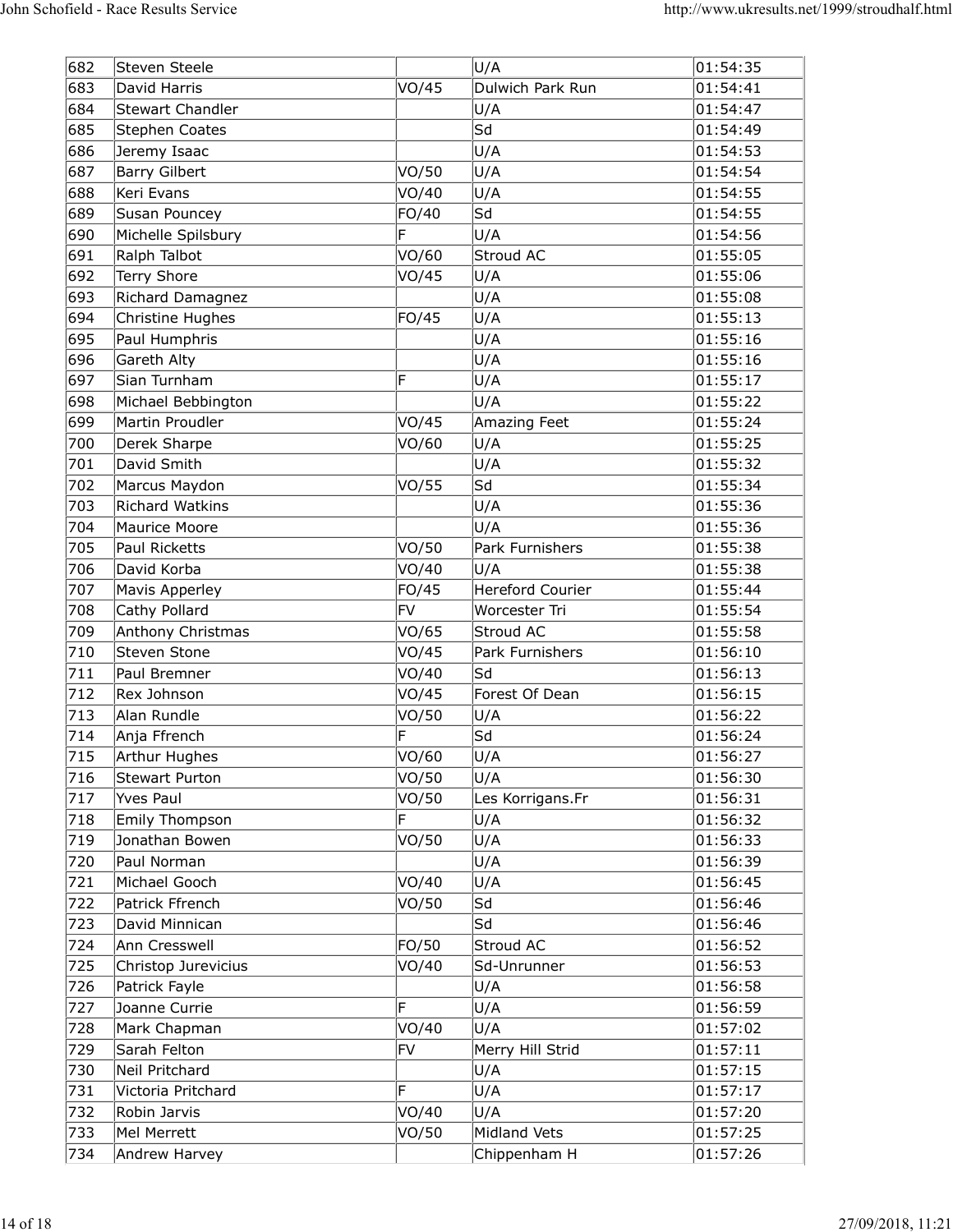| 735        | Joanna Lobo                      | ΙF             | U/A                      | 01:57:28              |
|------------|----------------------------------|----------------|--------------------------|-----------------------|
| 736        | Debbie Roff                      | E              | <b>Bitton Rr</b>         | 01:57:52              |
| 737<br>738 | Ian Farr<br>Paul Swindlehurst    | VO/60<br>VO/40 | Avon Valley Runn<br>U/A  | 01:57:57<br> 01:58:03 |
| 739        | Alan Harnden                     |                | lsd                      | 01:58:07              |
| 740        | Philip Goodwin                   |                | University Of Ba         | 01:58:12              |
| 741        | Jenny Horner                     | F              | U/A                      | 01:58:17              |
| 742        | Fiona Simpson                    |                | U/A                      | 01:58:18              |
| 743        | Duncan Mounsor                   |                | U/A                      | 01:58:23              |
| 744<br>745 | Kim Lambart<br>Mohan Bathe       | VO/45          | U/A<br>U/A               | 01:58:24<br> 01:58:35 |
| 746        | Andrew Callen                    |                | Thames Valley Po         | 01:58:37              |
| 747        | Andrew Painter                   |                | U/A                      | 01:58:38              |
| 748        | David Bailey                     | VO/60          | Serpentine Rc            | 01:58:45              |
| 749        | Russell Thornton                 | VO/40          | Sd                       | 01:58:50              |
| 750        | Alex Turken                      |                | U/A                      | 01:58:53              |
| 751<br>752 | Kate Houston<br>David Minns      | F              | U/A<br>Abingdon Amblers  | 01:58:54<br> 01:58:56 |
| 753        | Andy Marshall                    |                | U/A                      | 01:59:05              |
| 754        | Roger Headland                   |                | U/A                      | 01:59:07              |
| 755        | Cathe Hollingsworth              |                | U/A                      | 01:59:11              |
| 756        | Fadi Dahdouh                     |                | Sd                       | 01:59:16              |
| 757        | Keith Harrington                 |                | Glos.Police              | 01:59:24              |
| 758        | Alice Waldron                    | FO/45          | U/A                      | 01:59:25              |
| 759<br>760 | Alan Barton<br>Isobel Roche      | VO/40          | U/A<br>U/A               | 01:59:28<br> 01:59:38 |
| 761        | Simon Trump                      |                | U/A                      | 01:59:39              |
| 762        | Terence Dinham                   | VO/40          | $\overline{\mathsf{Sd}}$ | 01:59:42              |
| 763        | Simon Whitby                     | VO/40          | U/A                      | 01:59:46              |
| 764        | Simon Dudfield                   | VO/40          | U/A                      | 01:59:47              |
| 765        | Kevin Townsend                   | VO/40          | U/A                      | 01:59:53              |
| 766        | Glyn Phillips                    | VO/50          | Avon Valley Runn         | 01:59:53              |
| 767<br>768 | Peter Gould<br>Rachel Teverson   | VO/45<br>FV    | Sd                       | 01:59:54 <br>02:00:01 |
| 769        | Andrew Nelmes                    |                | U/A<br>U/A               | 02:00:06              |
| 770        | Terry Ranger                     |                | U/A                      | 02:00:06              |
| 771        | Kathleen Hutchison               | FV             | Gwr                      | 02:00:12              |
| 772        | Ralph Whitlock                   | VO/50          | St.Albans Stride         | 02:00:33              |
| 773        | Anna Parrott                     |                | U/A                      | 02:00:34              |
| 774        | Lesley Reed                      | FV             | $\overline{\mathsf{Sd}}$ | 02:00:36              |
| 775<br>776 | John Collins<br>John Townsend    | VO/50          | U/A<br>Cheltenham H      | 02:00:43<br>02:00:50  |
| 777        | Andrew Kinsella                  |                | U/A                      | 02:01:04              |
| 778        | Paul Lord                        | VO/40          | U/A                      | 02:01:11              |
| 779        | Gary Strange                     |                | U/A                      | 02:01:20              |
| 780        | Nick Haycock                     |                | Thornbury Rc             | 02:01:31              |
| 781        | Michelle Davies-Goodwin          | lF.            | U/A                      | 02:01:37              |
| 782        | John Lecue                       | VO/60          | U/A                      | 02:01:44              |
| 783        | Ryan Fortey                      |                | U/A<br>Sd                | 02:01:59              |
| 784<br>785 | Alan Tubman<br>Lachman Dhalliwal | VO/60          | $\overline{\mathsf{Sd}}$ | 02:02:04<br>02:02:08  |
| 786        | Michael Thwaite                  | VO/40          | U/A                      | 02:02:09              |
|            | Christopher Willis               | VO/45          |                          |                       |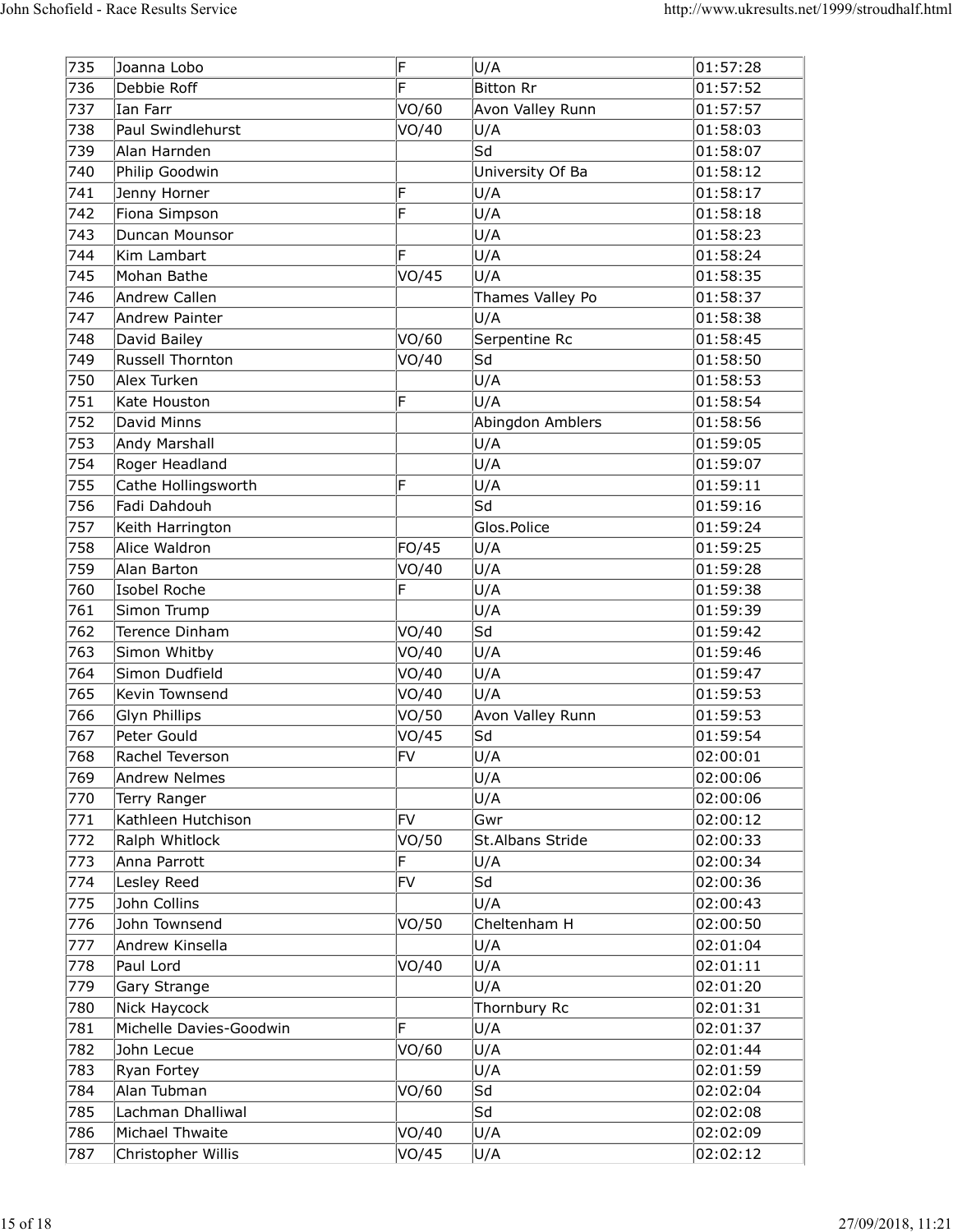|            | John Schofield - Race Results Service |                |                                    | http://www.ukresults.net/1999/stroudhalf.html |
|------------|---------------------------------------|----------------|------------------------------------|-----------------------------------------------|
|            |                                       |                |                                    |                                               |
| 788        | Stanley Thornton                      | VO/60          | Bushfield Jogger                   | 02:02:16                                      |
| 789        | Stuart Osborne                        |                | U/A                                | 02:02:19                                      |
| 790<br>791 | Nicola Owen<br>Edward Mellish         | VO/60          | Glos.Ac<br>Sd.                     | 02:02:43<br>02:02:49                          |
| 792        | Paul Creed                            |                | U/A                                | 02:02:50                                      |
| 793        | Peter Mcellin                         | VO/55          | Trail Runners                      | 02:02:52                                      |
| 794        | Lyn Bailey                            | FO/45          | Thornbury Rc                       | 02:02:59                                      |
| 795<br>796 | Diane Mcwhirter<br>Kevin Williams     | FO/45          | Thornbury Rc<br>U/A                | 02:03:00<br>02:03:00                          |
| 797        | Ruth Mcgovern                         | FV             | U/A                                | 02:03:25                                      |
| 798        | Allan Fuller                          | VO/45          | U/A                                | 02:03:29                                      |
| 799        | Dan Harvey                            |                | U/A                                | 02:03:31                                      |
| 800<br>801 | William Howsego                       | VO/70          | Avon Valley Runn<br>Sd             | 02:03:33<br>02:03:34                          |
| 802        | Nathan Jaggard<br>Guy Hall            |                | U/A                                | 02:03:51                                      |
| 803        | Andrew Osborne                        | VO/55          | U/A                                | 02:03:55                                      |
| 804        | Garry White                           |                | U/A                                | 02:04:08                                      |
| 805        | Brenda Deedie                         | FO/50          | U/A                                | 02:04:14                                      |
| 806<br>807 | Giulieha Cumper<br>Deborah Pitcher    | FO/40          | U/A<br>U/A                         | 02:04:31<br>02:04:32                          |
| 808        | Jacquie Harris                        | FO/40          | Dursley AC                         | 02:04:32                                      |
| 809        | Paul Cullen                           | VO/45          | Sd                                 | 02:05:04                                      |
| 810        | Anthony Stanley                       | VO/60          | Merry Hill Strid                   | 02:05:13                                      |
| 811        | Rachael Kayani                        |                | Sd                                 | 02:05:27                                      |
| 812<br>813 | Peter James<br>Mark Benson            | VO/50          | U/A<br>U/A                         | 02:05:48<br>02:06:16                          |
| 814        | Simon Eason                           |                | Merry Hill Strid                   | 02:06:25                                      |
| 815        | Liz Faragher                          | FV             | U/A                                | 02:06:42                                      |
| 816        | Elizabeth Tomlinson                   |                | U/A                                | 02:06:47                                      |
| 817<br>818 | Alan Tunney<br>Robert Bailey          | VO/50<br>VO/50 | U/A<br>Sd                          | 02:06:48<br>02:07:32                          |
| 819        | Karen Wilson                          | <b>FV</b>      | U/A                                | 02:08:06                                      |
| 820        | Julie Stinchcombe                     |                | Sd                                 | 02:08:08                                      |
| 821        | Garrett Glyon                         |                | U/A                                | 02:08:08                                      |
| 822        | Dennis Abbots                         | VO/60          | Bourton Rr                         | 02:08:29                                      |
| 823<br>824 | David Evans<br>Frank Barnsley         | VO/50<br>VO/50 | U/A<br>U/A                         | 02:08:41<br>02:09:24                          |
| 825        | Janette Bonaccorsi                    |                | U/A                                | 02:09:37                                      |
| 826        | Darren Morris                         |                | U/A                                | 02:10:02                                      |
| 827        | Helen Blackburne                      | FO/45          | Watford Joggers                    | 02:10:30                                      |
| 828<br>829 | Mandy Barnett<br>Ian Kennedy          |                | U/A<br>U/A                         | 02:10:36<br>02:10:53                          |
| 830        | Joanne Williams                       | F              | U/A                                | 02:10:59                                      |
| 831        | Rachel Laidler                        |                | U/A                                | 02:10:59                                      |
| 832        | Graham Reynolds                       | VO/50          | U/A                                | 02:11:01                                      |
| 833        | Julie Bridge                          | FV             | Almost Athletes                    | 02:11:04                                      |
| 834<br>835 | Art Williams<br>John Hale             | VO/60<br>VO/45 | Almost Athletes<br>Victoria T.O.W. | 02:11:05<br>02:11:06                          |
| 836        | Stephen Warwick                       | VO/45          | Victoria T.O.W.                    | 02:11:06                                      |
| 837        | Paul Buckingham                       |                | Sd-Unrunner                        | 02:11:10                                      |
| 838        | Ashley Fudge                          |                | Sd-Unrunner                        | 02:11:10                                      |
| 839        | Rebecca Smith                         | F              | U/A                                | 02:11:13                                      |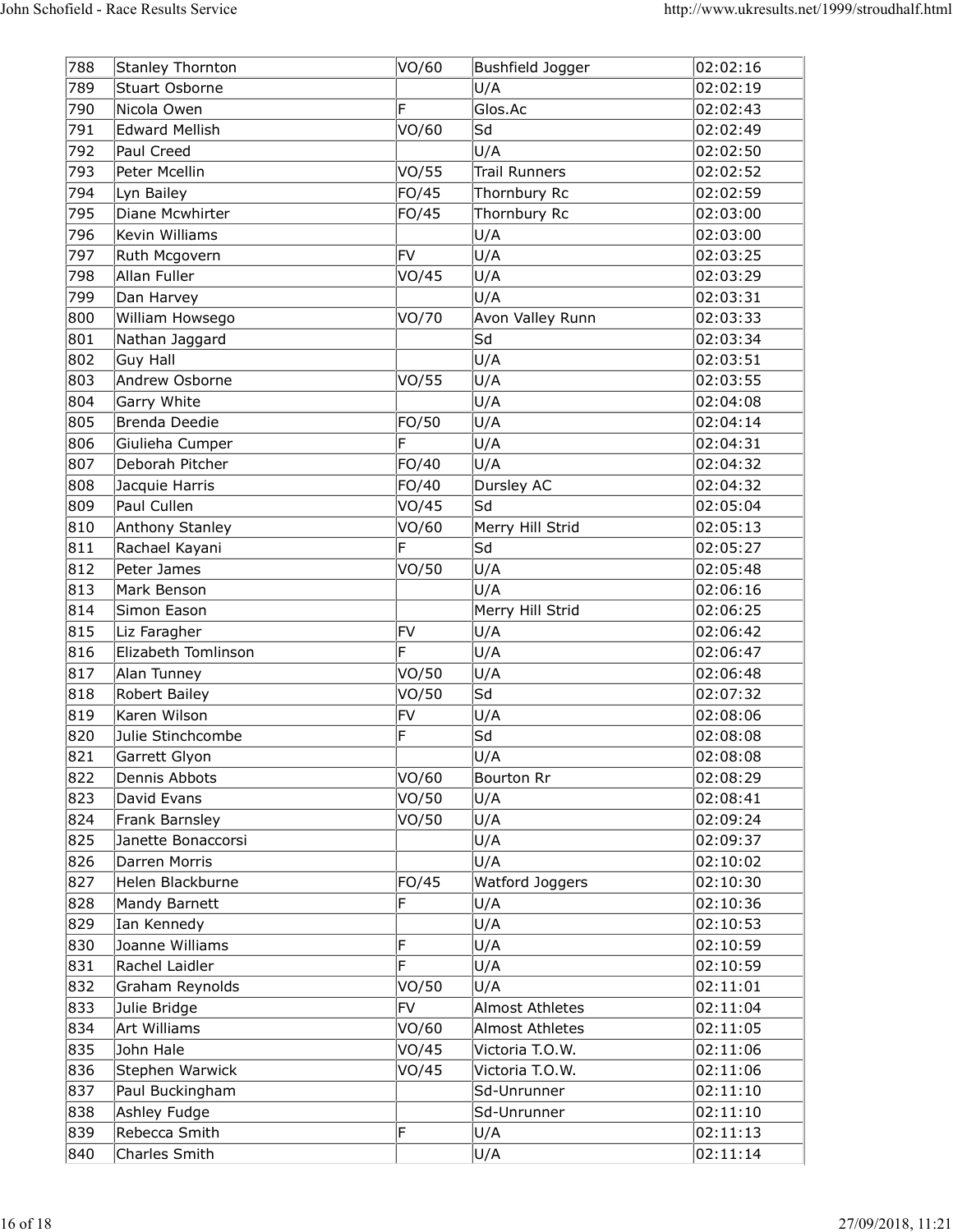| 841        | Gareth Shallcross                  | VO/45            | <b>Bristol Orientee</b>  | 02:11:23             |
|------------|------------------------------------|------------------|--------------------------|----------------------|
| 842<br>843 | Jim Dewey<br>Neil Farmer           | VO/45<br>VO/50   | Sd<br>U/A                | 02:11:44<br>02:12:11 |
| 844        | Adrian Holloway                    | VO/45            | U/A                      | 02:12:27             |
| 845        | Kim Owen                           |                  | Glos.Ac                  | 02:12:29             |
| 846        | <b>Wendy Banks</b>                 | FO/45            | Merry Hill Strid         | 02:12:30             |
| 847        | Terry Kitson                       | VO/50            | Mekey Hill               | 02:12:30             |
| 848        | Andrea Slarke                      |                  | U/A<br>Sd                | 02:12:36             |
| 849<br>850 | Joy Whiteley<br>Geraldine Simpkins | FO/50<br>FO/40   | Almost Athletes          | 02:12:47<br>02:13:15 |
| 851        | Jenny Norris                       | FO <sub>40</sub> | Almost Athletes          | 02:13:16             |
| 852        | David Thomas                       | VO/50            | U/A                      | 02:13:27             |
| 853        | Pauline Davis                      | FO/50            | Midland Vets             | 02:13:57             |
| 854        | Les Baldwin                        | VO/60            | Glos.Ac                  | 02:13:57             |
| 855        | Jane Tkeays                        | FO/40            | Sd.                      | 02:14:12             |
| 856        | David Gyde                         |                  | Sd-Unrunner              | 02:14:30             |
| 857<br>858 | Alan Kentish<br>Michael Sheridan   | VO/45            | Smiths AC<br>U/A         | 02:14:39<br>02:14:49 |
| 859        | Anthony Davis                      |                  | $\overline{\mathsf{Sd}}$ | 02:15:32             |
| 860        | Sarah Jeffery                      | FV               | Angels                   | 02:16:11             |
| 861        | Ruth Martin                        | FO/45            | Almost Athletes          | 02:16:14             |
| 862        | Lee Moore                          |                  | U/A                      | 02:16:25             |
| 863        | Brian Bidmead                      | VO/40            | U/A                      | 02:16:30             |
| 864<br>865 | Victor Anthony<br>Jon Cummings     | VO/60            | U/A<br>U/A               | 02:17:20<br>02:17:21 |
| 866        | Chris Chambers                     |                  | U/A                      | 02:17:21             |
| 867        | Gail Beddis                        | FO/40            | Almost Athletes          | 02:17:46             |
| 868        | Stephanie Reed                     | FV               | Sd                       | 02:17:54             |
| 869        | Sandra Baez                        | FO/50            | U/A                      | 02:17:56             |
| 870        | Carol Smith                        | FV               | Sd-Unrunner              | 02:18:27             |
| 871        | Kevin Neave                        |                  | Sd-Unrunner              | 02:18:32             |
| 872<br>873 | Michael Hawker<br>Maurice Haines   | VO/60<br>VO/60   | Tewkesbury AC<br>U/A     | 02:19:14<br>02:19:38 |
| 874        | Christoph Jefferies                | VO/45            | U/A                      | 02:20:39             |
| 875        | Andy Wakeham                       |                  | U/A                      | 02:20:39             |
| 876        | Karen Hoddell                      | FO/40            | U/A                      | 02:20:51             |
| 877        | Mark Wright                        |                  | U/A                      | 02:22:14             |
| 878        | Brenda Harvey                      |                  | Barnet + Distric         | 02:22:14             |
| 879        | Gerald Bullus                      | VO/60            | U/A                      | 02:22:19             |
| 880<br>881 | Philip Bullus<br>Reshu Ram         | VO/60            | Rrc<br>Merry Hill Strid  | 02:22:19<br>02:22:38 |
| 882        | <b>Terry Brisland</b>              |                  | Sd                       | 02:22:40             |
| 883        | Lucy Brazener                      | F                | U/A                      | 02:23:07             |
| 884        | Tony Elliot                        | VO/60            | U/A                      | 02:23:42             |
| 885        | Mike Hamer                         |                  | U/A                      | 02:24:12             |
| 886        | Peter Nash                         |                  | $\overline{\mathsf{Sd}}$ | 02:25:00             |
| 887        | Clive Willey                       | E                | $\overline{\mathsf{Sd}}$ | 02:25:01             |
| 888<br>889 | Joanne Nutley<br>Fred Palmer       | VO/60            | Gwr<br>U/A               | 02:25:31<br>02:25:46 |
| 890        | Unknown                            |                  | U/A                      | 02:28:22             |
| 891        | Barry Thomas                       |                  | U/A                      | 02:28:23             |
| 892        | Frank Prentice                     | VO/50            | Victoria T.O.W.          | 02:28:23             |
|            | Derek Goult                        |                  |                          |                      |